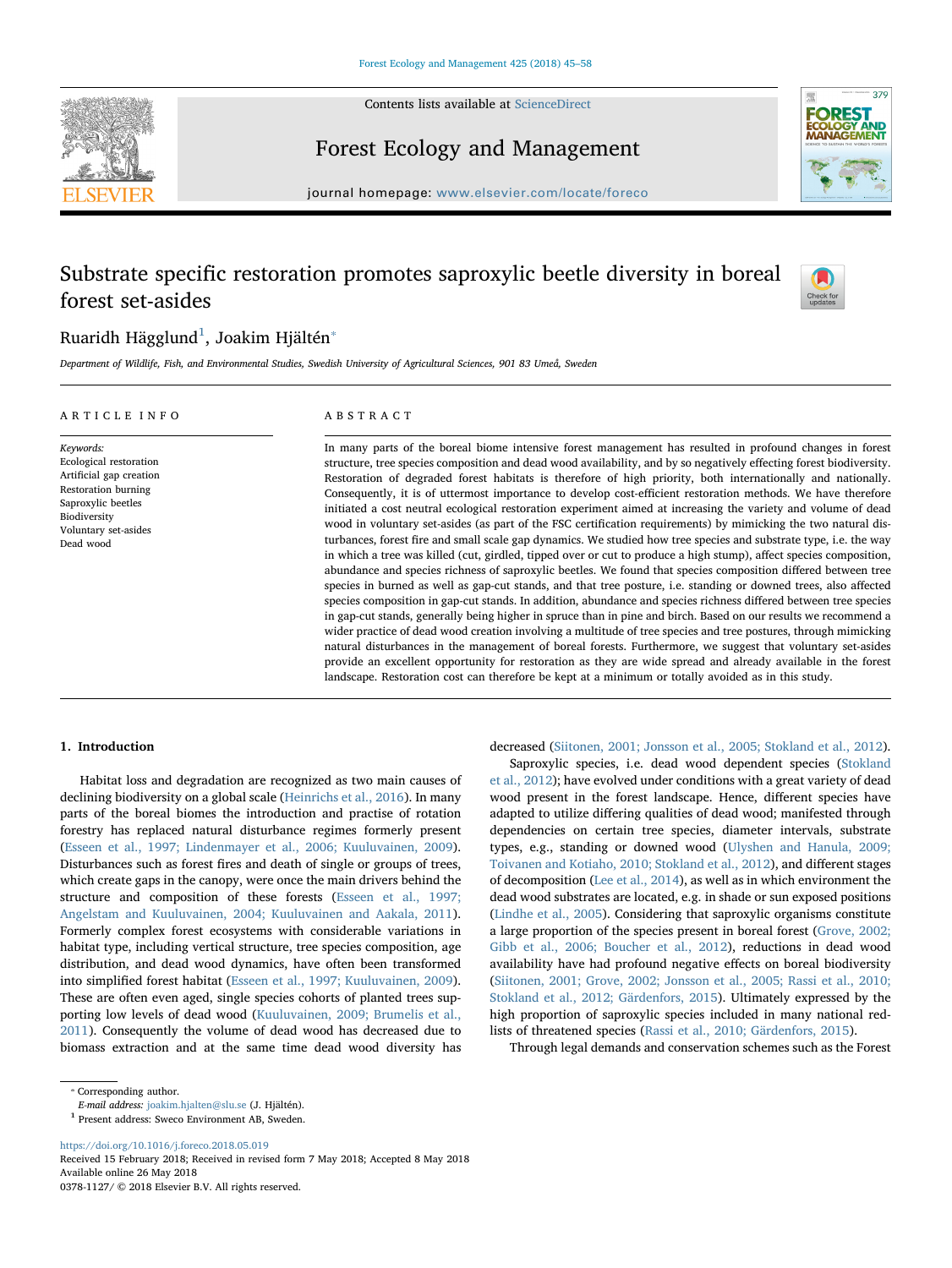Stewardship Council (FSC) and the Programme for the Endorsement of Forest Certification (PEFC), today's forest industry is encouraged to practise a variety of conservation measures improving conditions for biodiversity [\(Johansson et al., 2013\)](#page-13-10). In boreal regions these measures include: setting forest stands aside from ordinary forestry, leaving buffer zones of trees alongside wetlands and water bodies, leaving snags and logs on clear cuts, and also actively creating dead wood in connection to final harvesting ([Gustafsson et al., 2012; Johansson et al.,](#page-13-11) [2013\)](#page-13-11); often high stumps of spruce (Picea abies). Prescribed burning of clear-cuts and to some extent standing forests are also included in the FSC-standards for boreal Fennoscandia [\(Johansson et al., 2013](#page-13-10)).

However, these efforts do not seem to suffice in restoring biodiversity and we are still witnessing biodiversity losses in boreal ecosystems ([Rassi et al., 2010; Johansson et al., 2013; Gärdenfors, 2015](#page-13-9)). It has therefore been suggested that a more proactive dead wood management is needed to reverse the present negative trend ([Shorohova](#page-13-12) [et al., 2011](#page-13-12)). [Lindenmayer et al \(2006\)](#page-13-13) propose that ecological restoration is best practiced by mimicking natural disturbances. In boreal settings, [Kuuluvainen \(2002\) and Shorohova et al. \(2011\)](#page-13-14) suggest that such practice should include restoration burning of standing forests and mimicking gap scale dynamics. By planning such restoration actions carefully and taking into account the need for a great diversity of different dead wood substrates, both concerning tree species and mortality factor, it should be possible to cater for as many dead wood associated species as possible [\(Ulyshen and Hanula, 2009; Toivanen and Kotiaho,](#page-13-5) [2010; Hjältén et al., 2012; Stokland et al., 2012\)](#page-13-5).

The aim of this study was therefore to evaluate if the different dead wood substrates, including three tree species and four substrate types, results in differing saproxylic beetle communities reproducing within the dead wood substrates created during restoration burning as well as artificial gap creation. We therefore address the following questions:

- Does tree species, i.e. spruce (Picea abies), pine (Pinus sylvestris) or birch (Betula pubescens and B. pendula) affect the abundance, species richness and composition of saproxylic beetle communities emerging from trees killed during restoration burning?
- Does tree species and substrate type, i.e. if the trees are i) cut at the base and left as logs, ii) tipped over and left as logs, iii) girdled and left standing or iv) cut 3–5 m above ground and left as a high stumps; affect the abundance, species richness and composition of saproxylic beetle communities emerging from dead wood substrates created in gap cut stands?

#### 2. Materials and methods

The study was conducted in the middle and northern boreal zones ([Ahti et al., 1968\)](#page-12-0) of northern Sweden [\(Fig. 1;](#page-1-0) 63° 23' N to 64° 30' N and 17° 37' E to 21° 20' E). Sixteen voluntary set asides that have never been clear cut, were similar in tree species composition, tree age, field layer vegetation and standing tree volume were included in the study (for details see [Hjältén et al. \(2017\)\)](#page-13-15). Selection was based on a combination of stand data provided by the land host (Holmen AB) and field visits. Stand size varied between 4.3 and 21.6 ha. All stands were dominated by Norway spruce (Picea abies) and/or Scots pine (Pinus sylvestris). Deciduous trees such as downy birch (Betula pubescens), silver birch (B. pendula), aspen (Populus tremula) and goat willow (Salix caprea) were scattered throughout the stands.

Restoration treatments were applied during the early spring and summer of 2011. Six of the stands were subjected to restoration burning and ten stands were subjected to artificial gap creation. In the six stands assigned for restoration burning 5–35% of the trees were cut during the early spring of 2011. This increased solar radiation, and thereby allowed the forest floor to dry up quicker after snow melt. Except for approximately 5 m<sup>3</sup>/ha of the cut trees that were left at site as fuel, the remaining trees were removed to cover costs for restoration. In stands selected for artificial gap creation standard harvesters were used to

<span id="page-1-0"></span>

Fig. 1. Map of study area. Circles = burned stands; squares = gap-cut stands.

create six canopy gaps 20 m in diameter per hectare. In every second gap, dead wood substrates were created by killing trees with a standard harvester in four different ways; namely (i) cutting the tree at the base and leaving the log, (ii) simulated windfall by pushing the tree over (with the harvester), thus exposing the root the tree, (iii) girdling trees by removing bark at a height of 4–6 m above ground and (iv) creating 3–5 m tall high-stumps by cutting the trees at this height. Due to the scarcity of deciduous trees in the stands the only way of creating dead wood of birch was by cutting them at the base and leaving the remaining tree as a log. For the two coniferous species all four methods were used. In the remaining gaps all trees were removed to cover costs for restoration.

#### 2.1. Beetle sampling

Beetles were sampled using eclector traps which give a representative sample of the beetles hatching from a certain piece of wood [\(Okland, 1996; Schiegg, 2001; Alinvi et al., 2006\)](#page-13-16). Each eclector trap consisted of a black plastic mesh wrapped around the trunk of each sampled tree. Traps were attached to the trunk of the sampled trees with plastic straps at the bottom and top end of each trap, approximately 40 cm apart. The enclosed volume of each trap was calculated as a cylinder based on the diameter of the tree trunk and the length of the trap. Foam rubber was used to insure that there were no gaps between the mesh and tree trunk at the two ends of the trap. Three to four metal wires separated the mesh from the trunk of the tree allowing insects emerging from the bark to make their way to the only light source available: a semi-transparent plastic bottle filled to 1/3 with a 50–50 mixture of propylene glycol and water. A small amount of detergent was added to the glycol-water solution breaking surface tension (see [Andersson et al. \(2015\)](#page-12-1) for illustration). The traps were set up during the first week of June, and collected during the last week of September in 2013.

Sampling was conducted on a total of 12 different substrate types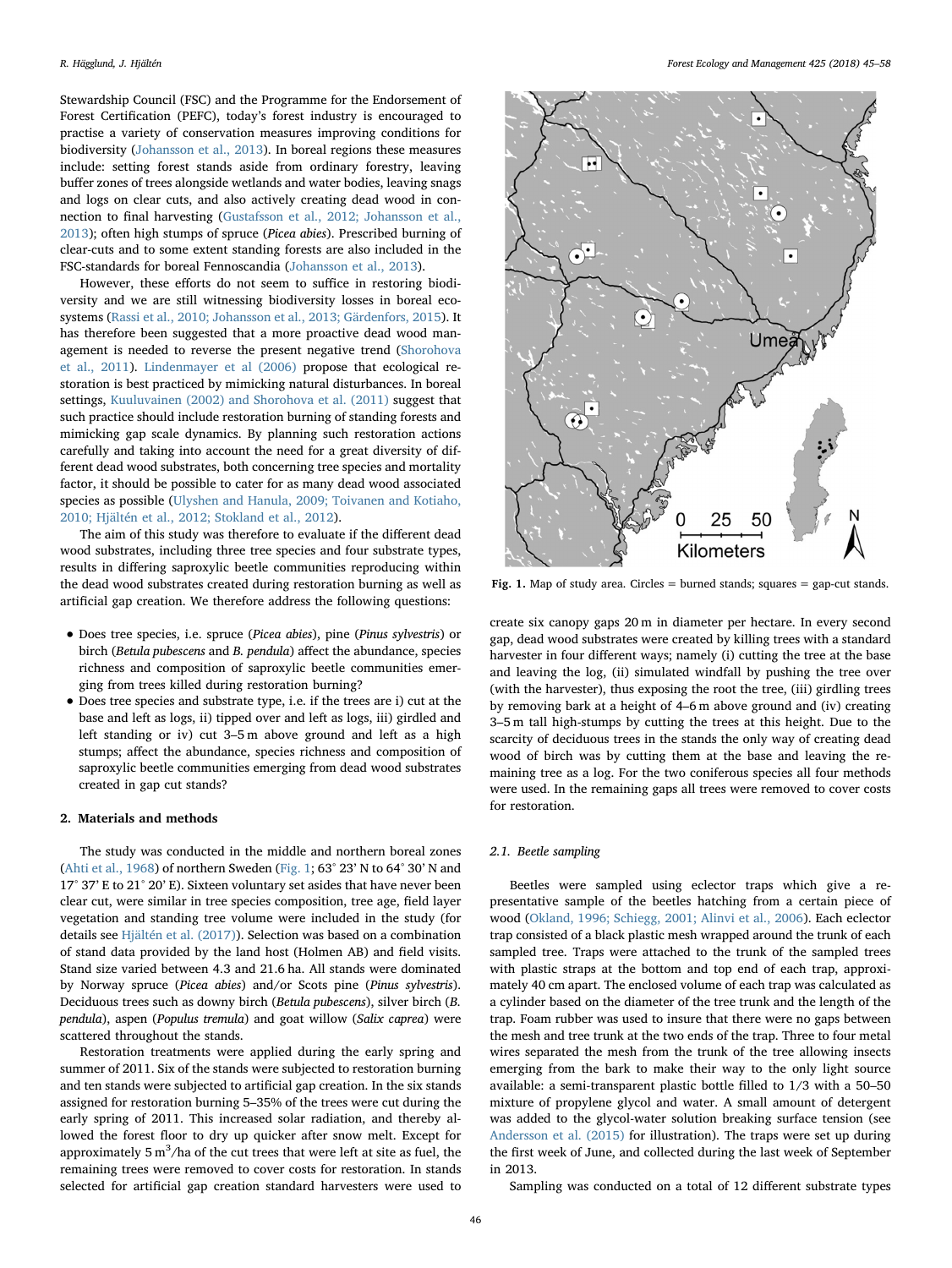<span id="page-2-0"></span>Total number of traps per tree species and substrate type, i.e. the way the tree was killed, included in the analyses of abundance and species richness, and within parenthesis are the numbers of traps used in the species composition analyses.

| Tree species   | Substrate type     |                   |                   |                   |                  |  |  |  |
|----------------|--------------------|-------------------|-------------------|-------------------|------------------|--|--|--|
|                | Cut at the base    | Tipped over       | High stump        | Girdled           | Burned           |  |  |  |
| Spruce<br>Pine | 45 (30)<br>24 (21) | 42 (27)<br>24(18) | 45 (27)<br>36(24) | 39 (30)<br>24(15) | 24(15)<br>26(18) |  |  |  |
| <b>Birch</b>   | 28(18)             |                   |                   |                   | 26(18)           |  |  |  |

([Table 1](#page-2-0)). In each stand the aim was to sample five trees of each substrate type, but in stands containing less than five trees of a certain substrate type we sampled as many as possible. Traps were attached to killed spruce-, pine, and birch trees in gap cut stands as well as in burned stands. In the burned stands traps were attached to standing trees killed by restoration fire. In the gap cut stands traps were attached to all four different substrate types on spruce and pine. Due to the scarcity of birch; traps were only attached to birch trees that had been cut at the base and left as logs.

#### 2.2. Transmitted solar radiation and volume of sampled dead wood

To evaluate the influence of solar radiation on specific dead wood substrates total transmitted solar radiation was calculated by analysing fish-eye photos taken of the canopy from the forest floor at the exact position of each trap. Care was taken to make sure that each picture was oriented such that the northern point of the picture was known; a tripod with a spirit level attached, was used to insure that the camera was in an entirely level position at the moment of photography. This procedure assured that the analysis of total transmitted solar radiation was as accurate as possible. Solar radiation calculations, measured in MJ/m2/ d and averaged over the entire year, were calculated using the software Gap Light Analyser version 2.0 (Frazer et al 1999). The volume of dead wood enclosed by each trap can also influence trapping efficiency. To correct for sampling effort, we calculated the volume of deadwood enclosed as a cylinder, using the diameter and length of each trap.

#### 2.3. Statistical analyses

We fitted generalized linear mixed-effects models with Poisson distributed errors to investigate if there were any differences in abundance and species richness of saproxylic beetles emerging from the different substrate types created. Therefore, abundance and species richness were set as the dependent variables. In order to minimize the risk of different geographical locations of burned and gap cut sites to interfere with the results the burned stands and gap cut stands were analysed separately. In the analyses concerning burned stands, tree species was set as predictive variable, and in the analyses concerning gap cut stands, tree species and substrate type were set as predictive variables; we also studied the interaction term between these two variables. The randomized block design and the fact that the number of usable traps per substrate type differed required us to set the stand identity as a random effect. If tree species, substrate type or the interaction between the two variables significantly affected the abundance or species richness (Type II Wald Chi2) of emerging beetles; pairwise post hoc testing was applied, p-values were adjusted for by applying the Holm-method. Model fit was evaluated by checking residuals for homoscedasticity and normality. In addition overdispersion was estimated; if the quota between residual deviance and degrees of freedom exceeded 2 we made use of observation level random effects (OLRE) to control for overdispersion. All analyses of abundance, species richness and overdispersion were conducted in the statistical software R (R [Core](#page-13-17) [Team, 2014](#page-13-17)) by making use of functions included in the lme4 [\(Bates](#page-12-2)

[et al., 2015](#page-12-2)), emmeans [\(Lenth et al., 2018](#page-13-18)), MuMIn [\(Barton 2016](#page-12-3)) and RVAideMemoire [\(Hervé, 2016](#page-13-19)) packages.

Permutational multivariate analysis of variance (PERMANOVA) was used to investigate if there were any differences in species composition between substrate types. Prior to analyses we pooled data from three traps per substrate type and stand. Substrate types that were sampled with less than three traps per stand were omitted from that particular stand. Similar to the analysis of abundance and species richness the analysis of species composition was divided into two parts. In burned stands differences in species composition between tree species was analysed by setting tree species as a fixed factor and stand identity as a random factor. In the gap cut stands differences in species composition between tree species and substrate type were analysed by setting these two variables as fixed effects and stand identity as a random effect. In order to reduce the impact of the most abundant species, but at the same time preserving relative abundances, data were fourth-root transformed ([Clarke, 1993\)](#page-13-20). We used Bray-Curtis distances as similarity measure [\(Field et al., 1982\)](#page-13-21); we performed 9999 permutations of residuals for all tests. In the case where we only had one explanatory variable, i.e. the comparison between tree species within the burned stands, we used the permutational method of unrestricted raw data. In the cases where we had two explanatory variables, i.e. the analyses of species compositions in the gap cut stands including both tree species and substrate type; we conducted the analyses under the reduced model. Species contributions to the observed dissimilarity between tree species or substrate types were calculated with SIMPER analyses. SIMPER is not a test of statistical probabilities per se, but a way of conceptualizing what differs between two sets of data. SIMPER calculates the overall percentage contribution that each species makes to the average dissimilarity between two groups and lists the species in decreasing order of their importance in discriminating the two sets of samples. The analyses of species composition (PERMANOVA and SIMPER) were carried out in the statistical software Primer 7 ([Clarke](#page-13-22) [and Gorley, 2015\)](#page-13-22) with the add-on package PERMANOVA+ [\(Anderson](#page-12-4) [et al., 2008](#page-12-4)). The vegan package in R and Microsoft Excel was used to create non-metric Multi-Dimensional scaling (nMDS) visualisations of the distances between species communities. Each symbol in the figure represents the species community of beetles trapped in one forest stand and the closer the symbols are to each other the more similar are the communities.

Due to few replicated study stands potential total amount of transmitted solar radiation at each trapping position and the sampled dead wood volume could not be included in the analyses of abundance, species richness and species composition. Instead, we fitted linear mixed-effect models to investigate if there were any differences in the potential total amount of transmitted solar radiation at each trapping position and the sampled volume of dead wood between substrate types. We set transmitted solar radiation and the volume of sampled dead wood as the dependant variables, respectively. In burned stands tree species was set as a fixed effect. In gap cut stands tree species and substrate type were set as fixed effects, we also studied the interaction term between these two variables. In both cases stand identity was set as a random factor. Model checking was carried out by studying homoscedasticity and normality of residuals. When needed, normally distributed residuals were obtained by log-transformation of the response variables. All analysis on differences in total amount of transmitted solar radiation and the sampled volume of dead wood were carried out in the statistical software R by utilizing the lme4 and multcomp packages.

#### 3. Results

#### 3.1. Restoration burning

2211 individuals and 92 species were collected in the burned area. The dominating species were Polygraphus sp. and Trypodendron lineatum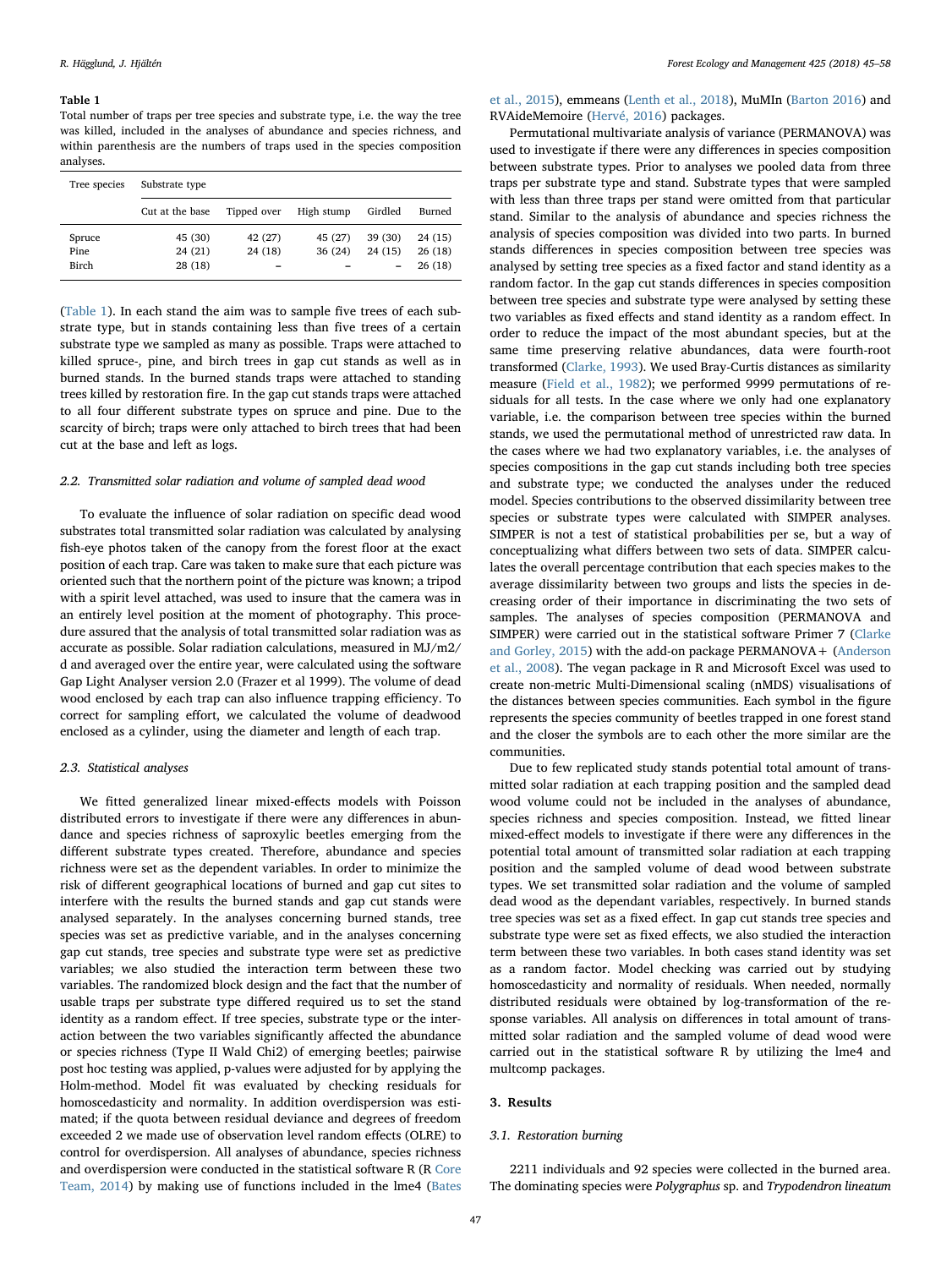<span id="page-3-0"></span>

Fig. 2. Average abundance and average species richness of beetles collected per trap in the burned stands.

making up 53% and 11% of the catch in burns. There were no differences in the abundance or species richness of beetles emerging from the three sampled tree species in the burned stands (Chisq<sub>ab</sub> =  $4.4231$ ,  $df_{ab} = 2$ ,  $p_{ab} = 0.1095$ , and,  $Chisq_{sp} = 2.8971$ ,  $df_{sp} = 2$ ,  $p_{sp} = 0.2349$ respectively; [Fig. 2\)](#page-3-0).

However, the overall species composition differed between tree species [\(Table 2](#page-3-1)). Pairwise comparisons revealed that the species composition of beetles emerging from birches differed from those emerging from both spruce and pine trees [\(Table 2\)](#page-3-1).

The visualisation of the nMDS plots ([Fig. 3](#page-3-2)) together with the almost significant result from the PERMANOVA analyses [\(Table 2](#page-3-1)) suggests that there is a trend indicating differences in species composition of the beetles emerging from pine trees compared to that of spruce trees in burned stands. All tree species harboured unique beetle species; pine the most with eight species, birch next with seven species and spruce the least with two unique species (Appendix A). The five beetle species contributing most to the differences in species composition between tree species are presented in Appendix B.

### 3.2. Artificial gap creation

10,287 individuals and 166 species were collected in gap-cuttings with Crypturgus subcribrosus, Trypodendron lineatum and Hylurgops palliates dominating, constituting 39, 13 and 12%, respectively, of the catch. Tree species, and the interaction term between tree species and substrate type significantly affected the abundance of emerging saproxylic beetles in the gap cut stands ([Table 3](#page-4-0); [Fig. 4](#page-5-0)). Tree species significantly affected the species richness of emerging saproxylic beetles in the gap cut stands ([Table 3](#page-4-0); [Fig. 4\)](#page-5-0). Pairwise post hoc comparisons within the substrate type cut at base revealed that the abundance of emerging beetles was higher for spruce than for both pine and birch, and higher in pine than in birch. In addition, abundance was higher in spruce than pine for all substrate types ([Table 3](#page-4-0); [Fig. 4](#page-5-0)). In contrast to the results between tree species there were few differences in abundance between substrate types within tree species. The only observed

#### <span id="page-3-1"></span>Table 2

Results from the PERMANOVA analyses of species composition in the burned stands.

| Main test                 | SS     | ms     | Pseudo F | p             |
|---------------------------|--------|--------|----------|---------------|
| Tree species              | 13,956 | 6977.8 | 3.23     | ${}_{< 0.01}$ |
| Stand ID                  | 17,340 | 3467.9 | 1.61     | 0.03          |
| Pairwise tests (post hoc) |        |        | t        | p             |
| Birch vs Pine             |        |        | 1.69     | 0.04          |
| Birch vs spruce           |        |        | 2.04     | 0.02          |
| Pine vs spruce            |        |        | 1.70     | 0.06          |

<span id="page-3-2"></span>

Fig. 3. NMDS visualisation of species composition in the burned stands. Each symbol represents the beetles trapped in one forest stand. Stress = 0.16. Blue  $=$  birch, Green  $=$  spruce, Orange  $=$  pine. (For interpretation of the references to color in this figure legend, the reader is referred to the web version of this article.)

differences lay between spruce trees that were left as high stumps on the one side and logs cut at the base together with tipped over trees on the other side [\(Table 3](#page-4-0); [Fig. 4](#page-5-0)).

Regarding species richness, post hoc testing revealed that both cut spruce and pine trees harboured higher species richness than cut birch trees, whilst there is no difference between spruce and pine trees cut at the base and left as logs. Spruce trees left as high stumps harbour more species than pine trees left as high stumps. The only significant difference between substrate types within tree species lay between pines that were left as high stumps and those that were cut at the base and left as logs [\(Table 3;](#page-4-0) [Fig. 4](#page-5-0)).

The main test of differences in species composition revealed that there were differences in species composition between tree species, substrate types and the interaction term between the two explanatory variables ([Table 4](#page-5-1), [Fig. 5\)](#page-5-2). Pairwise post hoc tests further revealed that the differences in species composition occurred between spruce and the other two tree species investigated, i.e. pine and birch, regardless of substrate type. No significant difference was found between pine and birch for trees cut at the base. In addition, pairwise post hoc testing also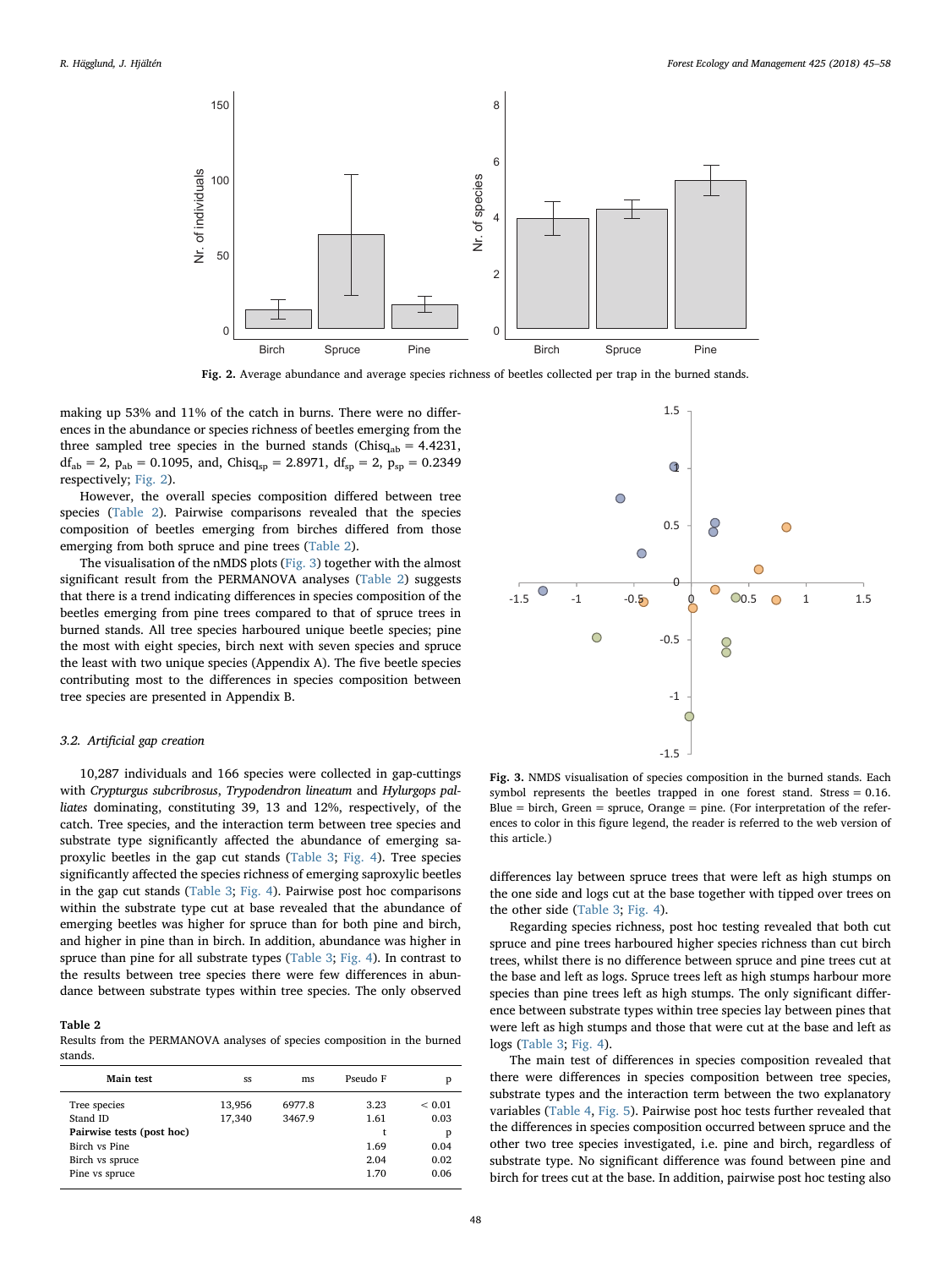<span id="page-4-0"></span>Analyses of abundance and species richness of saproxylic beetles in the gap cut stands. Non corrected p-values.

| Abundance                                             |                    |              |                    |                 |
|-------------------------------------------------------|--------------------|--------------|--------------------|-----------------|
| <b>Main test</b>                                      |                    | Chi.sq       | Df                 | p               |
| Tree species                                          |                    | 79.61        | 2                  | ${}< 0.01$      |
| Substrate type                                        |                    | 0.91         | 3                  | 0.82            |
| Tree species:Substrate type                           |                    | 9.72         | 3                  | 0.02            |
| Pairwise post hoc tests within<br>substrate type      | Estimate           | Std.error    | z-value            | p               |
| Cut at the base                                       |                    |              |                    |                 |
| Birch vs pine                                         | $-0.84$            | 0.40         | $-2.08$            | 0.04            |
| Birch vs spruce                                       | $-1.70$            | 0.35         | $-4.92$            | ${}< 0.01$      |
| Spruce vs pine                                        | 0.86               | 0.35         | 245                | 0.01            |
| Tipped over                                           |                    |              |                    |                 |
| Spruce vs pine                                        | 1.08               | 0.35         | 3.01               | < 0.01          |
| High stump                                            |                    |              |                    |                 |
| Spruce vs pine                                        | 2.16               | 0.32         | 6.83               | ${}< 0.01$      |
| Girdled                                               |                    |              |                    |                 |
| Spruce vs pine                                        | 1.07               | 0.36         | 2.95               | ${}< 0.01$      |
| Pairwise post hoc tests within tree species<br>Spruce |                    |              |                    |                 |
| High stump vs cut                                     | 0.66               | 0.28         | 2.33               | 0.02            |
| High stump vs girdled                                 | 0.55               | 0.30         | 1.85               | 0.65            |
| High stump vs tipped                                  | 0.62               | 0.29         | 2.12               | 0.03            |
| Cut vs girdled                                        | $-0.12$            | 0.30         | $-0.39$            | 0.70            |
| Cut vs tipped                                         | $-0.05$            | 0.29         | $-0.16$            | 0.88            |
| Girdled vs tipped                                     | $-0.07$            | 0.30         | 0.23               | 0.82            |
| Pine                                                  |                    |              |                    |                 |
| High stump vs cut                                     | $-0.64$            | 0.38         | $-1.69$            | 0.09            |
| High stump vs girdled                                 | $-0.55$            | 0.38         | $-1.44$            | 0.15            |
| High stump vs tipped                                  | $-0.47$            | 0.38         | $-1.24$            | 0.22            |
| Cut vs girdled                                        | 0.09               | 0.41         | 0.22               | 0.83            |
| Cut vs tipped                                         | 0.17               | 0.41         | 0.41               | 0.68            |
| Girdled vs tipped                                     | 0.08               | 0.41         | .019               | 0.85            |
| Species richness<br>Main test                         |                    | Chi.sq       | Df                 |                 |
| Tree species                                          |                    | 27.56        | 2                  | p<br>${}< 0.01$ |
| Substrate type                                        |                    | 5.01         | 3                  | 0,17            |
| Tree species:Substrate type                           |                    | 6.20         | 3                  | 0.10            |
| Pairwise post hoc tests within                        | Estimate           | Std.error    | z-value            | p               |
| substrate type                                        |                    |              |                    |                 |
| Cut at the base                                       |                    |              |                    |                 |
| Birch vs pine                                         | $-0.79$            | 0.20         | $-4.30$            | ${}< 0.01$      |
| Birch vs spruce                                       | $-0.77$            | 0.18         | $-3.91$            | ${}< 0.01$      |
| Spruce vs pine                                        | $-0.02$            | 0.16         | $-0.12$            | 0.91            |
| Tipped over<br>Spruce vs pine                         | 0.23               | 0.17         | 1.34               | 0.18            |
| High stump                                            |                    |              |                    |                 |
| Spruce vs pine                                        | 0.51               | 0.16         | 3.26               | ${}< 0.01$      |
| Girdled                                               |                    |              |                    |                 |
| Spruce vs pine                                        | 0.09               | 0.17         | 0.54               | 0.59            |
| Pairwise post hoc tests within tree species           |                    |              |                    |                 |
| Spruce                                                |                    |              |                    |                 |
| High stump vs cut                                     | $-0.04$            | 0.13         | $-0.30$            | 0.76            |
| High stump vs girdled                                 | 0.09               | 0.14         | 0.66               | 0.51            |
| High stump vs tipped                                  | $-0.03$            | 0.14         | $-0.19$            | 0.85            |
| Cut vs girdled                                        | 0.13               | 0.14         | 0.95               | 0.34            |
| Cut vs tipped                                         | 0.01               | 0.14         | 0.11               | 0.91            |
| Girdled vs tipped                                     | $-0.12$            | 0.14         | $-0.83$            | 0.41            |
| Pine                                                  |                    |              |                    |                 |
| High stump vs cut<br>High stump vs girdled            | $-0.57$            | 0.18         | $-3.17$            | ${}< 0.01$      |
| High stump vs tipped                                  | $-0.33$<br>$-0.31$ | 0.19<br>0.19 | $-1.75$<br>$-1.67$ | 0.08<br>0.10    |
| Cut vs girdled                                        | 0.25               | 0.19         | $-1.29$            | 0.20            |
| Cut vs tipped                                         | 0.26               | 0.19         | 1.36               | 0.17            |
| Girdled vs tipped                                     | 0.01               | 0.20         | 0.07               | 0.94            |
|                                                       |                    |              |                    |                 |

revealed that substrate type was of greatest importance amongst spruce trees, with significant differences between all substrate types except for cut and tipped trees ([Table 4\)](#page-5-1). There were no significant differences between substrate types for pine but most of the comparisons between standing (high stump and girdled) and downed substrates (cut and tipped) were marginally significant. Thus, the results for both spruce

and pine suggest that the strongest differences between substrates was found between standing and downed substrates. The five beetle species contributing most to the differences in species composition between tree species and between substrate types are presented in Appendix B.

#### 3.3. Transmitted solar radiation and sampled volume of dead wood

There was a difference in the total amount of transmitted solar radiation reaching traps attached to different tree species in the burned stands [\(Table 5](#page-5-3)).

Pairwise post hoc testing revealed that traps attached to pine trees were exposed to more solar radiation than spruce trees, no other differences between tree species were present ([Table 6](#page-6-0)). In gap cut stands model selection revealed that the null model fit the data the best. The model including tree species as the sole predictive variable had a AICc close to that of the null model ( $\Delta$  AICc = 0.51), we therefore chose to evaluate this model as well. The later model did however not show any significant effects of tree species or substrate type either ([Table 5](#page-5-3)), suggesting that there was no difference in the amount of total transmitted solar radiation reaching the traps; irrespective of tree species or substrate type.

In burned stands the volume of sampled dead wood differed between tree species [\(Table 5\)](#page-5-3). The sampled volume was higher for pine trees compared to both spruce and birch trees ([Table 6](#page-6-0)). There was no difference in the volume of sampled dead wood between spruce and birch trees [\(Table 6\)](#page-6-0). In gap cut stands the sampled volume of dead wood differed between tree species as well as between in which way the trees were killed [\(Table 5](#page-5-3)).

In gap cut stands the sampled volume was greater for pine than for spruce, which in turn was sampled at higher volumes than birch ([Table 6\)](#page-6-0). Tipped over trees were sampled at higher volumes than high stumps and girdled trees. No other differences in the sampled volume between substrate types occurred [\(Table 6\)](#page-6-0).

#### 4. Discussion

#### 4.1. Restoration burning

We found that there were differences in species composition of saproxylic beetles between tree species in stands subjected to restoration burning. The main differences in species composition lay between the two conifer species and birch trees. However, by considering the almost significant difference between spruce and pine trees together with the visualisation in the nMDS-plot, this suggests that there is a trend towards differences in species composition between spruce and pine as well. The five species contributing most to the differences in species composition between birch and pine were Hylurgops palliates, Phloeonomus pusillus and Sphaeriestes stockmanni, all being more common on pine, and Epuraea angustula and Trypodendron lineatum being more common on birch. Similarly, the species contributing to the differences between birch and spruce were H. palliates, S. stockmanni and T. lineatum but also Polygraphus sp. and Corticaria rubripes The bark beetles H. palliates, Polygraphus sp. and predator P. pusillus are all associated with conifers and S. stockmanni and C. rubripes are fire associated predator and fungivore, respectively, often collected on conifers ([Wikars, 2002; Boulanger and Sirois, 2007; Johansson et al., 2007;](#page-13-23) [Hjältén et al., 2012; Borkowski and Skrzecz, 2016](#page-13-23)) . However, the higher abundance of T. lineatum and E. angustula on birch is difficult to explain as both species normally are associated with spruce forest ([Johansson et al., 2007; Park and Reid, 2007\)](#page-13-24). One possible explanation is that burning homogenize the tree species in nutrients and structures making them more equal to saproxylic beetles ([Wikars, 2002; Toivanen](#page-13-23) [and Kotiaho, 2010\)](#page-13-23) but that this only applies to some specific beetle species. Because overall our results do not provide strong support for this. Even if the differences in assemblage composition between spruce and pine were slightly more apparent in gap-cut than in burned stands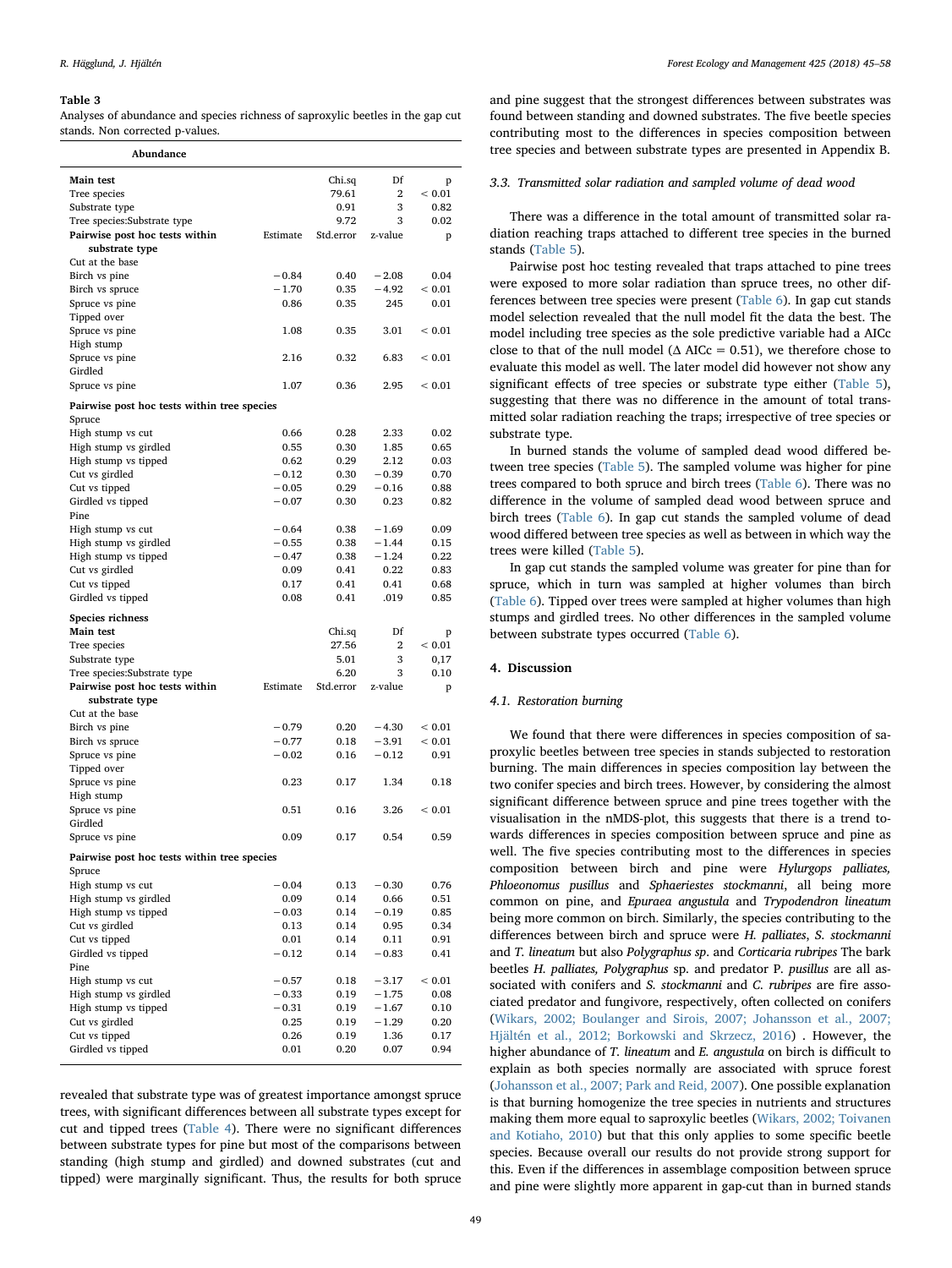<span id="page-5-0"></span>

<span id="page-5-1"></span>Analyses of species composition in the gap cut stands.

| Main test                                   | SS     | ms     | Pseudo F | p           |
|---------------------------------------------|--------|--------|----------|-------------|
| Tree species                                | 23,533 | 11,766 | 4.48     | ${}< 0.01$  |
| Substrate type                              | 21,346 | 3013.6 | 3.26     | ${}< 0.01$  |
| Interaction term                            | 14,722 | 4907.3 | 1.75     | 0.02        |
| Pairwise post hoc tests within              |        |        |          |             |
| substrate type                              |        |        | t        | p           |
| Cut at the base                             |        |        |          |             |
| Birch vs pine                               |        |        | 1.36     | 0.20        |
| Birch vs spruce                             |        |        | 1.83     | 0.02        |
| Pine vs spruce                              |        |        | 1.47     | 0.04        |
| Tipped over                                 |        |        |          |             |
| Pine vs spruce                              |        |        | 1.40     | 0.08        |
| High stumps                                 |        |        |          |             |
| Pine vs spruce                              |        |        | 1.89     | 0.01        |
| Girdled trees                               |        |        |          |             |
| Pine vs spruce                              |        |        | 2.21     | 0.02        |
| Pairwise post hoc tests within tree species |        |        |          |             |
| Spruce                                      |        |        |          |             |
| Cut vs high stump                           |        |        | 2.79     | ${}_{0.01}$ |
| Cut vs girdled                              |        |        | 2.33     | ${}< 0.01$  |
| Cut vs tipped                               |        |        | 1.22     | 0.19        |
| High stump vs girdled                       |        |        | 1.50     | 0.03        |
| High stump vs tipped                        |        |        | 2.76     | ${}< 0.01$  |
| Girdled vs tipped                           |        |        | 2.58     | ${}< 0.01$  |
| Pine                                        |        |        |          |             |
| Cut vs high stump                           |        |        | 1.44     | 0.06        |
| Cut vs girdled                              |        |        | 1.59     | 0.06        |
| Cut vs tipped                               |        |        | 0.80     | 0.70        |
| High stump vs girdled                       |        |        | 1.21     | 0.24        |
| High stump vs tipped                        |        |        | 1.24     | 0.21        |
| Girdled vs tipped                           |        |        | 1.51     | 0.07        |

we still see strong indication of a differentiation in burned stands also. As the burnings were of rather low intensity it is likely that the trees were still intact enough to differentiate in resources present, and by so attracting different species of saproxylic beetles [\(Wikars, 2002; Saint-](#page-13-23)[Germain et al., 2004; Ulyshen et al., 2010\)](#page-13-23). Our results are especially interesting as there were no differences between tree species in abundance or species richness of the beetles collected at burned sites, suggesting that differences in assemblage composition per se explain the observed differences in species composition. Nevertheless, the lack of difference in abundance and species richness between tree species is interesting in itself. This because, a greater volume of sampled dead wood, i.e. the pine trees, would be expected to result in higher abundances of saproxylic beetles than a lower volume of dead wood; simply because there is more resource available in a larger piece of dead wood ([McGeoch et al., 2007](#page-13-25)). Furthermore, increased solar radiation has been shown to increase both species richness and abundance of saproxylic

Fig. 4. Abundance and species richness of beetles collected in the gap cut stands. Differing letters above bars indicate significant differences between substrates within tree species, absence of letters indicates no differences within tree species. Differing numbers below bars indicate significant differences between tree species within substrate type. From left to right; white  $=$  high stumps, light grey  $=$  cut at the base,  $grey = girdled$  and dark  $grey = tipped$ over.

<span id="page-5-2"></span>

Fig. 5. NMDS visualization of species compositions in the gap cut stands. Each symbol represents the species community of beetles trapped in one forest stand. One data point, representing the species community collected from birch trees in one stand, was removed from the figure in order to increase the clarity of the results. The coordinates of the removed point were  $x = 4.82$ ,  $y = 0.01$ .  $Stress = 0.16$ . Blue = birch, Green = spruce, Orange = pine; Diamonds = cut trees, Circles = tipped over trees, Triangles = girdled trees, Squares = high stumps. For clarity, standing substrate types have a slightly darker color than substrate types that are lying down on the forest floor. (For interpretation of the references to color in this figure legend, the reader is referred to the web version of this article.)

<span id="page-5-3"></span>Table 5

Results from the linear mixed effects models investigating differences in potential transmitted solar radiation and the volume of sampled dead wood.

| <b>Transmitted solar radiation</b>           | Chi.sq | Df             | P           |
|----------------------------------------------|--------|----------------|-------------|
| Burned stands                                |        |                |             |
| Tree species                                 | 6.94   | 2              | 0.03        |
| Gap cut stands                               |        |                |             |
| Tree species                                 | 5.51   | 2              | 0.06        |
| Volume of sampled dead wood<br>Burned stands |        |                |             |
| Tree species                                 | 42.96  | 2              | ${}_{0.01}$ |
| Gap cut stands                               |        |                |             |
| Tree species                                 | 71.63  | $\overline{2}$ | ${}_{0.01}$ |
| Substrate type                               | 18.18  | 3              | ${}_{0.01}$ |
|                                              |        |                |             |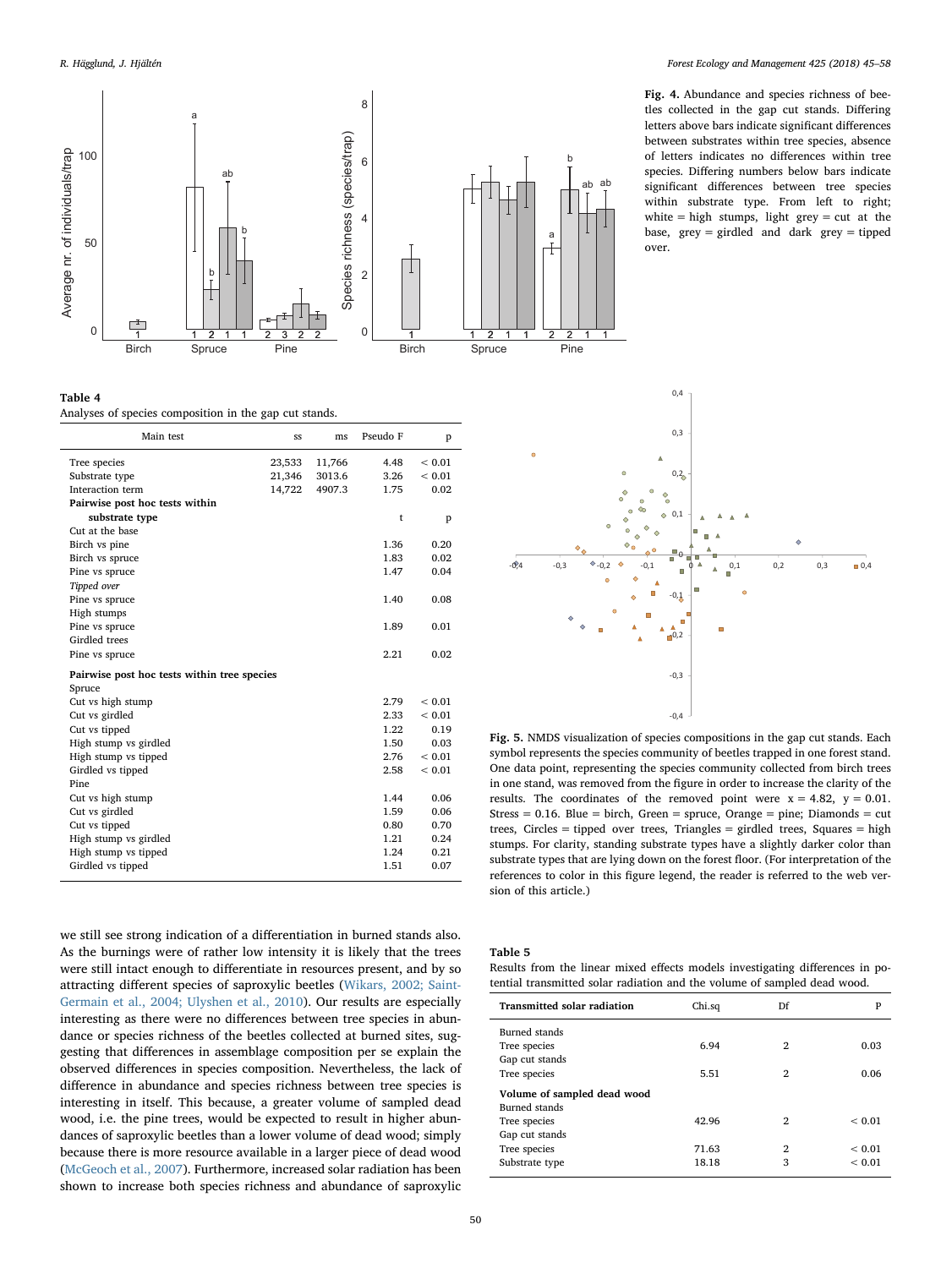<span id="page-6-0"></span>Pairwise post hoc testing investigating differences potential transmitted solar radiation and the volume of sampled dead wood. The species or substrate with higher solar radiation or larger volumes of dead wood are indicated in parenthesis after the significant p-value.

| <b>Transmitted solar</b><br>radiation | Estimate  | Std.error | z-value | p                          |
|---------------------------------------|-----------|-----------|---------|----------------------------|
| Burned stands                         |           |           |         |                            |
| Spruce vs birch                       | $-0.98$   | 0.54      | $-1.81$ | 0.14                       |
| Spruce vs pine                        | $-1.39$   | 0.54      | 2.58    | $0.03$ (pine $>$ spruce)   |
| Pine vs birch                         | 0.41      | 0.52      | 0.79    | 0.43                       |
| Volume of sampled dead wood           |           |           |         |                            |
| Burned stands                         |           |           |         |                            |
| Spruce vs birch                       | 0.0007    | 0.0015    | 0.465   | 0.64                       |
| Spruce vs pine                        | $-0.0083$ | 0.0016    | 5.334   | $< 0.01$ (pine $>$ spruce) |
| Pine vs birch                         | 0.0090    | 0.0015    | 5.928   | $< 0.01$ (pine $>$ birch)  |
| Gap cut stands                        |           |           |         |                            |
| Spruce vs birch                       | 0.49      | 0.11      | 4.38    | ${}_{0.01}$                |
|                                       |           |           |         | (spruce > birch)           |
| Spruce vs pine                        | $-0.39$   | 0.06      | 6.38    | $< 0.01$ (pine $>$ spruce) |
| Pine vs birch                         | 0.88      | 0.12      | 7.47    | $< 0.01$ (pine $>$ birch)  |
| Cut vs high stump                     | $-0.15$   | 0.08      | $-1.87$ | 0.19                       |
| Girdled vs high stump                 | 0.05      | 0.08      | 0.58    | 0.56                       |
| Tipped vs high stump                  | $-0.27$   | 0.08      | $-3.38$ | $< 0.01$ (tipped $>$ high) |
| Girdled vs cut                        | 0.20      | 0.09      | 2.31    | 0.08                       |
| Tipped vs cut                         | $-0.12$   | 0.08      | $-1.49$ | 0.27                       |
| Tipped vs girdled                     | $-0.32$   | 0.09      | $-3.75$ | ${}_{< 0.01}$              |
|                                       |           |           |         | (tipped > girdled)         |

beetles [\(Lindhe et al., 2005; Vodka and Cizek, 2013\)](#page-13-7). Increased solar radiation could increase the temperature of dead wood and thereby increase the metabolic rate and the growth rate of beetles developing within a given piece of dead wood [\(Allen et al., 2002](#page-12-5)), allowing for more individuals to hatch during the sampling period. However, we found no indications that either of these factors influenced beetle abundance in our data. At the same time we should be aware that this study not was designed to primarily evaluate the effect solar radiation and dead wood volume and consequently the variation in these factors could have been low in our data. Consequently, no clear conclusion can be made from this study regarding the effect of these variables in abundance and species of saproxylic beetles.

#### 4.2. Artificial gap creation

Contrary to that of the restoration burnings, we did find differences in abundance and species richness between the three tree species sampled in the gap cut stands. For both abundance and species richness, spruce was generally the species with the highest counts; in addition pine trees displayed higher species richness and abundance than birch trees. These differences cannot entirely be explained by the volume sampled or the potential solar radiation reaching the position of each trap. There were differences between trees species in the volume of dead wood sampled in the insect traps. Pine trees had higher sample volume than both spruce and birch and spruce had higher sample volume than birch. This could possibly explain why more beetles were caught in the traps attached to spruce trees compared to those on birches, but not explain why the abundance of beetles was higher in the traps attached to spruce trees compared to those attached to pine. As the only significant difference in potential solar radiation was between spruce and pine but in the direction that pine trees received more light than the spruce trees our results support those by  $Wu$  et al. (2015), i.e. that the differences in abundance and species richness of saproxylic beetles cannot be explained entirely by the potential amount of solar radiation reaching each trap either. A more likely explanation to the differences in abundance and species richness between spruce and pine is that more beetle species are known to be associated with spruce trees compared to pine trees in Fennoscandia [\(Jonsson et al., 2005; Stokland](#page-13-27) [et al., 2012\)](#page-13-27). This is, however, not true for birch trees compared to the

other studied tree species, in contrary more beetle species are known to be associated with birch trees compared to both spruce and pine ([Stokland et al., 2012](#page-13-4)), suggesting that we would expect to find more species collected from birch than spruce and pine. Wikars et al. (2002) also reported a lower species richness of birch compared to spruce logs in unburned forests, suggesting this to be a result of birch being disturbance favoured and thus attracting more species in disturbed sites, e.g., after fire. Thus, more species could be found in birch simply because it occurs in more habitats than spruce and has a higher beta diversity. In addition, birch were rarer in the stands than spruce and pine, which potentially means that species pool of potential colonizing beetles species are smaller for birch than for spruce and this could potentially lead to lower species richness in birch [\(Seibold et al., 2017](#page-13-28)). Furthermore it is possible that the lower number of beetles emerging from birch trees is an effect of sampling effort as birch trees were sampled at significantly lower volumes for individual logs than both spruce and pine in the gap cut stands ([Table 6\)](#page-6-0).

Similar to the case in the burned stands, there were differences in the composition of saproxylic beetles communities between all three tree species sampled. For trees cut a base, Pityogenes chalcographus, Dryocoetes autographus and Crypturgus hispidulus contributed most to these differences being more common in spruce than in the other tree species (Appendix B). All these species are regarded as mainly spruce associated even if they occur on other conifers as well ([Johansson et al.,](#page-13-29) [2006; Bertheau et al., 2009; Komonen et al., 2014](#page-13-29)). In addition, spruce, birch and pine trees all harboured a large number of unique species, including red-listed species like Bius thoracicus listed as vulnerable in the Swedish red-list and only found in spruce in our study, Epuraea oblonga only found in pine in our study and the rare Euryusa castanoptera only found in birch. This further suggests that the tree species per se is an important factor when it comes to which beetle species are attracted to and manage to reproduce in the different tree species. However, it should be noted that different species explained differences in assemblages between tree species in burned and gap-cut stands suggesting that fire influences both substrate and habitat quality.

We also found that substrate type played a significant role in the compositions of beetles emerging from different substrates, especially for spruce trees. The general pattern was that dead wood substrates lying down on the forest floor had separate beetle communities than from those that were standing up. Higher densities of cambivorous bark beetles Crypturgus subcribrosus and H. palliatus and the predator Plegaderus vulneratus in standing dead wood and lower densities of cambivores P. chalcographus and D. autographus contributed strongly to this pattern. Plegaderus vulneratus is a known predator on bark beetles, probably tracking increased density of bark beetles in standing dead wood ([Schroeder and Weslien, 1994; Hilszczanski et al., 2007](#page-13-30)). However, we also found differences in saproxylic communities between high stumps and girdled trees, both being standing substrates. One possible explanation for this is that girdling leads to a slower process of die-off than cutting a tree four meter above ground. This could potentially results in differences in beetle colonization of high stumps and girdled trees. Although the patterns concerning pine trees were not as pronounced as for spruce trees, near significant PERMANOVA results together with the nMDS-visualisation suggests that there is a trend towards the same pattern as for spruce trees. Differences in species composition between standing and lying dead wood have been reported earlier [\(McGeoch et al., 2007; Ulyshen and Hanula, 2009; Hjältén et al.,](#page-13-25) [2012\)](#page-13-25). A possible explanation behind this pattern is that the moisture levels in dead wood substrates that are lying down differ from those standing up, and thereby attract different species (Boulanger [and Sirois,](#page-13-31) [2007\)](#page-13-31). However, since we did not measure moisture levels within the dead wood substrates sampled we cannot confirm this. Neither can we find a valid explanation as to why the species composition of sampled beetles differed between spruce high stumps and girdled spruce trees. However, a possible explanation is that girdled trees will keep their canopy for a couple of years, reducing sun exposure and affecting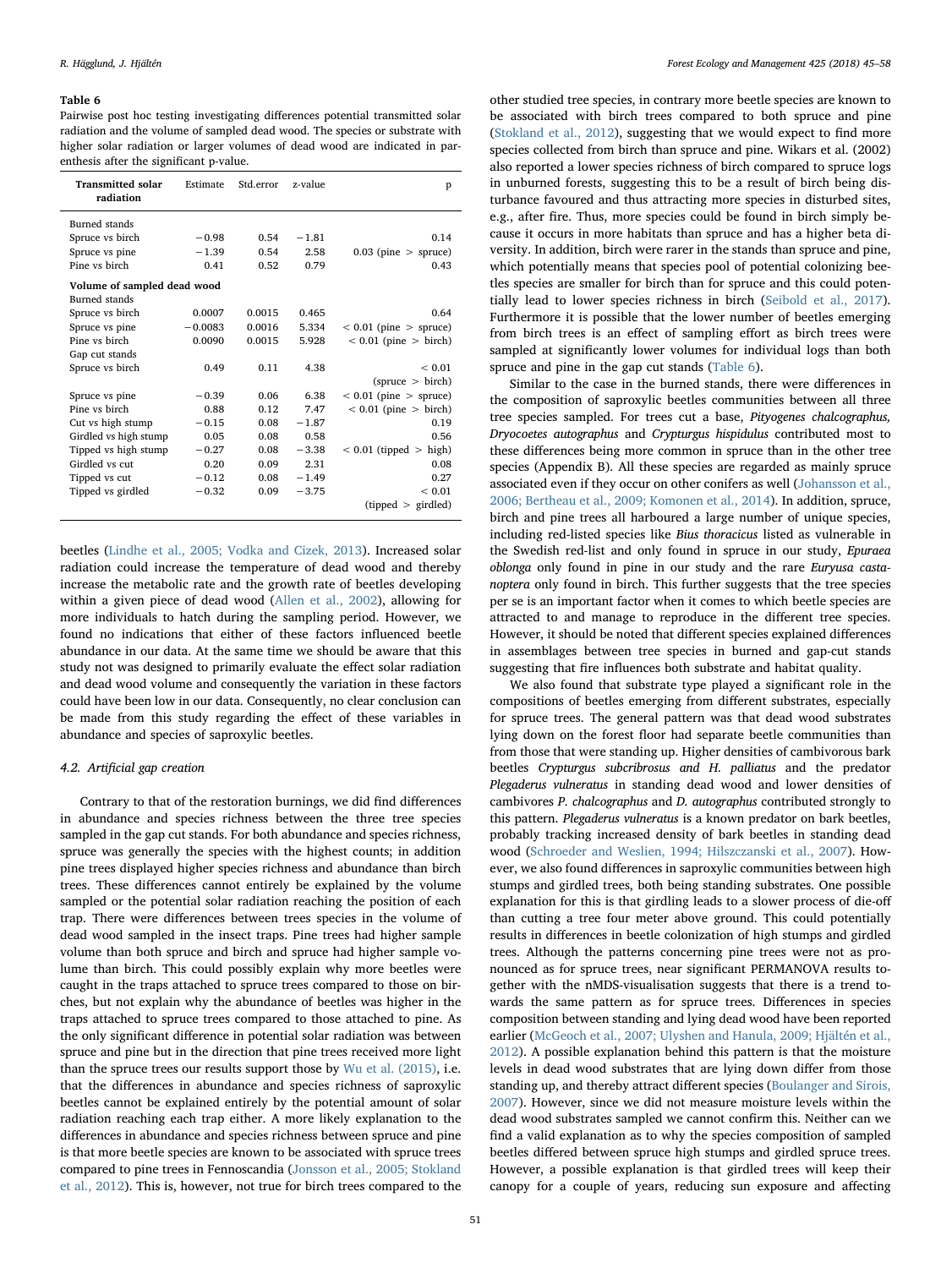humidity, thereby influencing species composition.

#### 5. Conclusions and implications for forest management

Experimental studies similar to ours have been conducted in the boreal regions surrounding the Baltic Sea [\(Laarmann et al., 2013;](#page-13-32) [Hekkala et al., 2014; Heikkala et al., 2016](#page-13-32)). However, since our trapping method allowed us to study beetles actually reproducing within the dead wood substrates created, with little risk of catching so called "tourists", our experimental setup has allowed us to, in more detail than other studies, investigate which effect artificial creation of different dead wood substrates has on saproxylic beetle communities in boreal forests.

In accordance with other studies [\(Boulanger and Sirois, 2007;](#page-13-31) [McGeoch et al., 2007; Ulyshen and Hanula, 2009; Toivanen and](#page-13-31) [Kotiaho, 2010; Hjältén et al., 2012](#page-13-31)) we found that, regardless of restoration method, tree species and substrate type matters for the composition of saproxylic beetle communities, to some extent also abundances and species richness. Different tree species hosted different species communities, as well as harboured their own unique species. It is also evident that substrate type, i.e. the way the trees die, makes a difference in the composition of saproxylic communities utilizing dead wood substrates. The most apparent differences occurred between standing and lying dead wood. We therefore conclude that it is of importance to create dead wood substrates of as great variation as possible when aiming at improving conditions for saproxylic biodiversity in boreal forest landscapes. We therefore suggest that great effort is put down during planning and executing of forest management actions, and by so ensuring that as much variety in dead wood substrates, i.e. multiple tree species and substrate types, as possible is created. Even though our study was conducted under experimental conditions aiming at restoring natural disturbances the methods used were cost neutral and could therefore be applicable in forest management on a large scale.

#### Acknowledgements

The study was financed by the Swedish research council Formas, the Kempe Foundations and Future Forests. Holmen AB conducted the restoration operations as well as acted as land hosts. Jon Andersson, Anders Hellström, Sonya Juthberg, Peder Winberg, Isak Lindmark, Arwid Alm and Alexander Hjältén helped out with sampling of beetles and measuring dead wood. Nils Bodin took the fish-eye photographs and conducted the picture analyses. Jacek Hilszczanski, Radek Plewa, Joel Hallqvist and Roger Pettersson identified all beetles; Roger and Jacek also contributed with invaluable knowledge upon the ecology of beetles supporting the classification in to nutritional groups.

#### Appendix A. . Nutritional preference, fire class and the number of collected beetles from each tree species and treatment type

|                          | Nutritional       | Fire            |              | Restoration burning |                  |                | Artificial gap creation |                |                         |
|--------------------------|-------------------|-----------------|--------------|---------------------|------------------|----------------|-------------------------|----------------|-------------------------|
| Species                  | preference        | class           | Birch        | Spruce              | Pine             | <b>Birch</b>   | Spruce                  | Pine           | Total                   |
| Acanthocinus aedilis     | C                 | ffc             | 0            | $\boldsymbol{0}$    | $\mathbf{1}$     | 0              | $\boldsymbol{0}$        | 3              | 4                       |
| Acidota crenata          | P                 |                 | 0            | $\boldsymbol{0}$    | $\boldsymbol{0}$ | 0              | $\boldsymbol{0}$        | $\overline{2}$ | $\overline{2}$          |
| Acmaeops septentrionis   | C,W               | fd              | $\mathbf{0}$ | $\mathbf{0}$        | $\overline{2}$   | $\mathbf{0}$   | $\mathbf 0$             | $\mathbf{0}$   | $\overline{2}$          |
| Acrotrichis rugulosa     | D, F              |                 | $\mathbf{0}$ | $\boldsymbol{0}$    | $\mathbf{0}$     | $\mathbf{0}$   | $\mathbf 0$             | $\mathbf{1}$   | $\mathbf{1}$            |
| Acrulia inflata          | 2F                |                 | 0            | $\boldsymbol{0}$    | 0                | $\overline{2}$ | 0                       | $\mathbf{1}$   | 3                       |
| Agathidium nigrinum      | F                 |                 | $\mathbf{0}$ | $\mathbf{0}$        | $\mathbf{0}$     | $\mathbf{0}$   | $\mathbf{1}$            | $\mathbf{1}$   | $\overline{2}$          |
| Agathidium nigripenne    | F                 |                 | $\mathbf{0}$ | $\mathbf{0}$        | $\mathbf{1}$     | $\mathbf{1}$   | $\mathbf{0}$            | $\mathbf{0}$   | $\overline{\mathbf{2}}$ |
| Agathidium seminulum     | F                 |                 | $\mathbf 0$  | $\mathbf{0}$        | $\mathbf{0}$     | $\mathbf{1}$   | $\mathbf 0$             | 3              | 4                       |
| Ampedus nigrinus         | P,W               |                 | $\mathbf{0}$ | $\boldsymbol{0}$    | $\mathbf{0}$     | $\mathbf 0$    | 1                       | $\mathbf{0}$   | $\mathbf{1}$            |
| Ampedus tristis          | P,W               | ff <sub>5</sub> | $\mathbf{0}$ | $\mathbf{1}$        | $\mathbf{1}$     | $\mathbf 0$    | $\mathbf 0$             | $\mathbf{1}$   | 3                       |
| Anaspis arctica          | P                 |                 | $\mathbf 0$  | $\mathbf 0$         | $\mathbf{0}$     | $\mathbf 0$    | $\mathbf 0$             | 3              | 3                       |
| Anaspis marginicollis    | P                 |                 | $\mathbf{0}$ | $\boldsymbol{0}$    | $\mathbf{0}$     | $\mathbf 0$    | $\mathbf 0$             | 5              | 5                       |
| Anaspis rufilabris       | P                 |                 | $\Omega$     | $\mathbf{0}$        | $\Omega$         | $\theta$       | $\mathbf{1}$            | $\Omega$       | $\mathbf{1}$            |
| Anisotoma axillaris      | F                 |                 | $\mathbf{0}$ | $\mathbf{0}$        | $\mathbf{0}$     | $\mathbf{0}$   | $\mathbf{0}$            | $\overline{2}$ | $\overline{2}$          |
| Anisotoma castanea       | F                 |                 | $\mathbf 0$  | $\boldsymbol{0}$    | $\mathbf{0}$     | $\mathbf{0}$   | 1                       | $\overline{2}$ | 3                       |
| Anisotoma glabra         | F                 |                 | $\mathbf{0}$ | $\mathbf{0}$        | 12               | $\theta$       | 8                       | 13             | 33                      |
| Anthaxia quadripunctata  | C                 |                 | $\Omega$     | $\overline{2}$      | $\Omega$         | $\theta$       | $\theta$                | $\mathbf{0}$   | $\boldsymbol{2}$        |
| Arhopalus rusticus       | C,W               | ffc             | $\mathbf 0$  | $\boldsymbol{0}$    | $\mathbf{0}$     | $\mathbf{0}$   | $\mathbf{0}$            | $\mathbf{1}$   | $\mathbf{1}$            |
| Aspidiphorus orbiculatus | F                 |                 | $\mathbf{0}$ | $\boldsymbol{0}$    | $\mathbf{0}$     | $\mathbf{0}$   | $\mathbf{1}$            | 4              | 5                       |
| Atheta brunneipennis     | ?F, ?D, P         |                 | $\mathbf{0}$ | $\mathbf{0}$        | $\mathbf{0}$     | 1              | $\mathbf{0}$            | $\mathbf{1}$   | $\overline{2}$          |
| Atheta corvina           | 2P                |                 | 0            | $\boldsymbol{0}$    | $\mathbf{0}$     | $\mathbf{0}$   | 3                       | $\mathbf{0}$   | 3                       |
| Atheta crassicornis      | $?F$ , $?D$ , $P$ |                 | 0            | $\boldsymbol{0}$    | $\boldsymbol{0}$ | 0              | $\mathbf{1}$            | $\mathbf{0}$   | $\mathbf{1}$            |
| Atheta crassicornis/     |                   |                 | $\mathbf{0}$ | $\mathbf{0}$        | $\mathbf{0}$     | $\mathbf{0}$   | $\mathbf{1}$            | $\Omega$       | $\mathbf{1}$            |
| A. paracrassicornis      |                   |                 |              |                     |                  |                |                         |                |                         |
| Atheta euryptera         | $?F$ , $?D$ , $P$ |                 | 0            | $\boldsymbol{0}$    | 0                | 0              | 0                       | $\mathbf{1}$   | 1                       |
| Atheta picipes           | $?F$ , $?D$ , $P$ |                 | 3            | $\mathbf{0}$        | $\mathbf{1}$     | $\mathbf{1}$   | $\overline{2}$          | $\mathbf{1}$   | 8                       |
| Atheta pilicornis        | $?F$ , $?D$ , $P$ |                 | $\mathbf{0}$ | $\mathbf{0}$        | $\mathbf{0}$     | $\mathbf{0}$   | $\overline{2}$          | $\mathbf{1}$   | 3                       |
| Atheta subtilis          | ?F, ?D, P         |                 | $\mathbf 0$  | $\boldsymbol{0}$    | $\mathbf{0}$     | 3              | $\overline{2}$          | $\mathbf{1}$   | 6                       |
| Athous subfuscus         | P                 |                 | $\mathbf{0}$ | $\mathbf{0}$        | $\overline{2}$   | $\mathbf 0$    | $\mathbf{1}$            | $\mathbf{1}$   | $\overline{4}$          |
| Atomaria bella           | F                 |                 | $\mathbf{0}$ | $\mathbf{0}$        | $\mathbf{0}$     | 1              | 14                      | 11             | 26                      |
| Atomaria bescidica       | F                 |                 | $\mathbf 0$  | $\boldsymbol{0}$    | $\mathbf{0}$     | 1              | $\boldsymbol{0}$        | $\mathbf{0}$   | $\mathbf{1}$            |
| Atrecus longiceps        | P                 |                 | $\mathbf{0}$ | $\boldsymbol{0}$    | $\mathbf{0}$     | $\mathbf 0$    | 4                       | $\mathbf{0}$   | 4                       |
| Baeocrara variolosa      | D                 |                 | $\mathbf{0}$ | $\mathbf{0}$        | $\mathbf{0}$     | $\mathbf 0$    | $\overline{2}$          | $\mathbf{0}$   | $\,2$                   |
| Bibloporus bicolor       | P                 |                 | $\Omega$     | $\mathbf{0}$        | $\theta$         | 1              | 3                       | 5              | 9                       |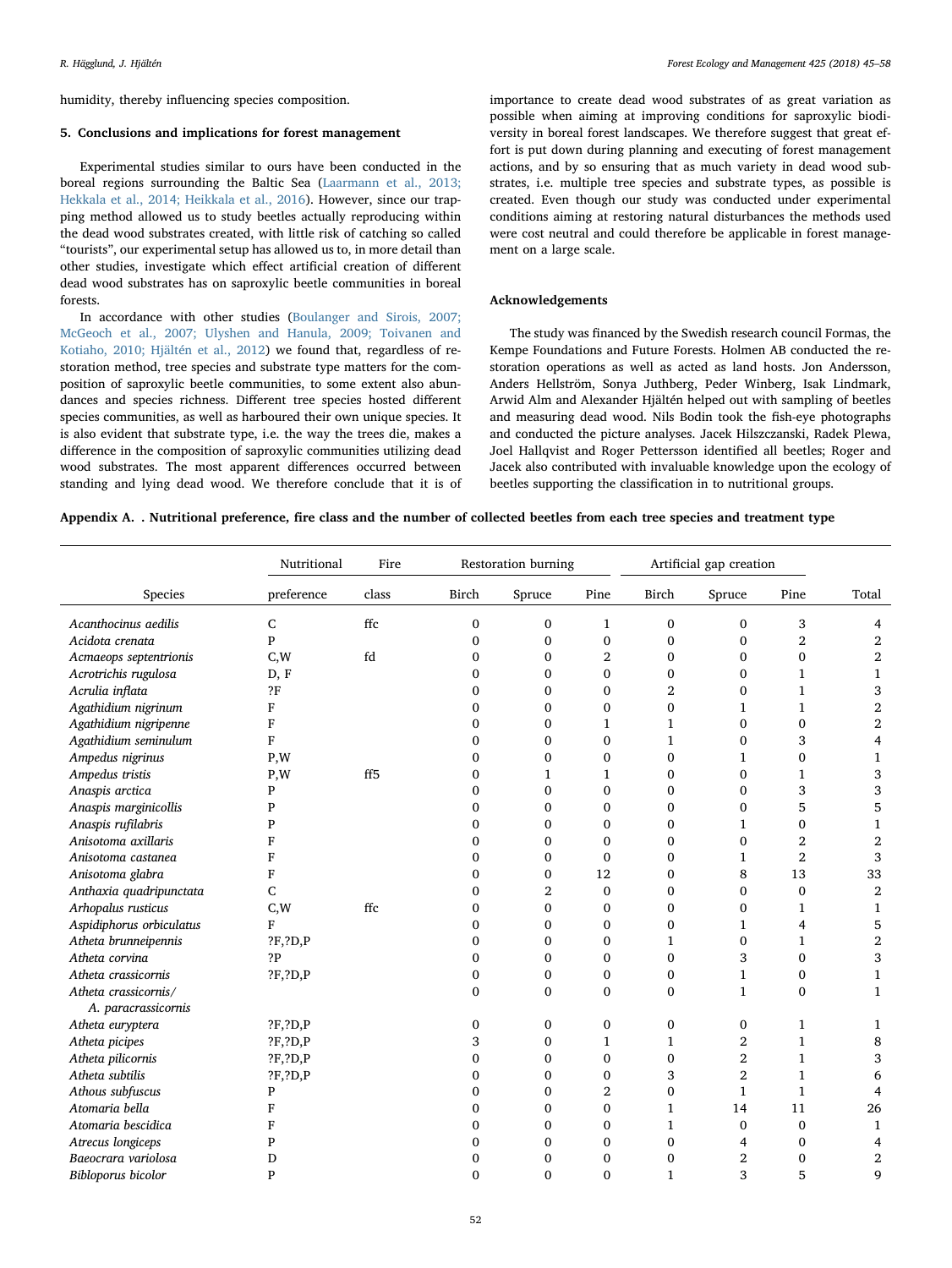| Bibloporus minutus             | P            |                 | 2                | 0                | 1                | 0                | $\boldsymbol{0}$ | 3                | 6              |
|--------------------------------|--------------|-----------------|------------------|------------------|------------------|------------------|------------------|------------------|----------------|
| <b>Bius</b> thoracicus         | D            |                 | $\mathbf{0}$     | $\mathbf{1}$     | $\boldsymbol{0}$ | $\bf{0}$         | 3                | $\mathbf{0}$     | 4              |
| Cacotemnus rufipes             | W            |                 | $\mathbf{0}$     | 0                | $\mathbf{0}$     | $\bf{0}$         | $\mathbf{1}$     | $\mathbf{0}$     | 1              |
| Cerylon ferrugineum            | F            |                 | 6                | 0                | $\mathbf{0}$     | 2                | 4                | $\overline{2}$   | 14             |
| Cerylon histeroides            | F            |                 | 1                | 0                | $\boldsymbol{0}$ | 3                | 5                | 13               | 22             |
| Cis boleti                     | F            |                 | $\mathbf{0}$     | 0                | $\mathbf{0}$     | 0                | $\mathbf{1}$     | $\boldsymbol{0}$ | $\mathbf{1}$   |
| Cis comptus                    | F            |                 | $\mathbf{0}$     | 0                | $\boldsymbol{0}$ | $\mathbf 0$      | 0                | 1                | 1              |
| Cis punctulatus                | F            |                 | $\mathbf{0}$     | 1                | $\mathbf{0}$     | $\mathbf 0$      | $\mathbf{0}$     | $\mathbf{1}$     | $\overline{2}$ |
| Corticaria ferruginea          | F            | ffc             | 4                | 4                | 8                | 0                | 0                | $\boldsymbol{0}$ | 16             |
| Corticaria interstitialis      | F            |                 | 2                | 2                | $\overline{2}$   | $\mathbf 0$      | 7                | 10               | 23             |
| Corticaria lateritia           | F            |                 | $\mathbf{0}$     | 0                | $\mathbf{0}$     | $\mathbf 0$      | 12               | 7                | 19             |
| Corticaria longicollis         | F            |                 | $\mathbf{0}$     | 5                | $\mathbf{0}$     | $\mathbf 0$      | $\mathbf{0}$     | $\mathbf{0}$     | 5              |
| Corticaria longicornis         | F            |                 | 0                | 0                | $\boldsymbol{0}$ | 0                | 1                | $\mathbf{0}$     | 1              |
| Corticaria obsoleta            | F            |                 | $\mathbf{0}$     | 0                | $\boldsymbol{0}$ | $\bf{0}$         | 3                | $\mathbf{0}$     | 3              |
| Corticaria orbicollis          | F            |                 | $\mathbf{0}$     | 2                | $\overline{2}$   | $\mathbf 0$      | 14               | 4                | 22             |
| Corticaria rubripes            | F            | ffc             | 5                | 29               | 13               | $\bf{0}$         | 2                | 4                | 53             |
| Corticeus linearis             | P            |                 | 0                | $\boldsymbol{0}$ | $\mathbf{1}$     | 0                | 5                | $\bf{0}$         | 6              |
| Cortinicara gifdosa            | F            | ffc             | $\mathbf{1}$     | 0                | $\mathbf{0}$     | $\bf{0}$         | $\mathbf 0$      | $\mathbf{0}$     | $\mathbf{1}$   |
| Coryphium angusticolle         | D            |                 | 1                | 0                | 1                | $\mathbf 0$      | $\mathbf{0}$     | $\mathbf{0}$     | $\overline{2}$ |
| Cryptolestes abietis           | P            |                 | $\mathbf{0}$     | 2                | $\boldsymbol{0}$ | $\bf{0}$         | 12               | $\mathbf{0}$     | 14             |
| Cryptophagus corticinus        | F            | fd              | 1                | 0                | $\boldsymbol{0}$ | 0                | $\boldsymbol{0}$ | $\mathbf{0}$     | $\mathbf{1}$   |
| Cryptophagus lapponicus        | F            |                 | $\mathbf{1}$     | 1                | $\boldsymbol{0}$ | $\bf{0}$         | $\boldsymbol{0}$ | $\mathbf{0}$     | $\overline{2}$ |
| Cryptophagus lysholmi          | F            |                 | $\mathbf{0}$     | 0                | $\boldsymbol{0}$ | 0                | 1                | $\mathbf{0}$     | $\mathbf{1}$   |
| Cryptophagus quadrihamatus     | F            |                 | 0                | 0                | $\boldsymbol{0}$ | $\bf{0}$         | 1                | $\mathbf{0}$     | $\mathbf{1}$   |
| Cryptophagus tuberculosus      | F            |                 | $\bf{0}$         | 0                | $\boldsymbol{0}$ | $\bf{0}$         | $\mathbf{1}$     | $\mathbf 0$      | $\mathbf{1}$   |
| Crypturgus hispidulus          | C            |                 | $\mathbf{1}$     | 0                | $\boldsymbol{0}$ | $\overline{2}$   | 39               | $\mathbf{1}$     | 43             |
| Crypturgus pusillus            | C            |                 | $\mathbf{0}$     | $\mathbf{0}$     | $\boldsymbol{0}$ | $\bf{0}$         | 29               | $\mathbf{1}$     | 30             |
| Crypturgus subcribrosus        | C            |                 | $\bf{0}$         | 49               | $\boldsymbol{0}$ | $\mathbf{1}$     | 3974             | 3                | 4027           |
| Cyphea latiuscula              | P            |                 | $\bf{0}$         | 1                | $\boldsymbol{0}$ | $\bf{0}$         | $\boldsymbol{0}$ | $\mathbf{0}$     | 1              |
| Dacne bipustulata              | F            | ffc             | $\bf{0}$         | $\boldsymbol{0}$ | $\overline{2}$   | $\bf{0}$         | $\boldsymbol{0}$ | $\bf{0}$         | $\overline{2}$ |
| Dadobia immersa                | 2F           |                 | 2                | 1                | $\mathbf{0}$     | 2                | 5                | 7                | 17             |
| Dendrophagus crenatus          | F            |                 | $\bf{0}$         | 0                | $\boldsymbol{0}$ | 1                | $\bf{0}$         | 4                | 5              |
| Dienerella filum               | F            |                 | 5                | 0                | $\mathbf{1}$     | $\bf{0}$         | 1                | $\mathbf{0}$     | 7              |
| Dinaraea arcana                | 2F           |                 | $\mathbf{0}$     | 0                | $\mathbf{0}$     | $\mathbf{0}$     | 0                | $\mathbf{1}$     | $\mathbf{1}$   |
| Dinaraea linearis              | 2F           |                 | $\mathbf{0}$     | 0                | $\mathbf{0}$     | $\mathbf 0$      | $\mathbf 0$      | $\mathbf{1}$     | $\mathbf{1}$   |
| Dolichocis laricinus           | F            |                 | 0                | 0                | $\boldsymbol{0}$ | 0                | 2                | $\mathbf{1}$     | 3              |
| Dropephylla clavigera          | P            | ff <sub>5</sub> | $\mathbf{0}$     | 0                | $\boldsymbol{0}$ | $\mathbf 0$      | 1                | $\mathbf{0}$     | $\mathbf{1}$   |
| Dropephylla linearis           | $?F$ , $?P$  |                 | $\mathbf{0}$     | 0                | $\boldsymbol{0}$ | $\bf{0}$         | $\mathbf 0$      | $\overline{2}$   | $\overline{2}$ |
| Dryocoetes autographus         | C            |                 | $\mathbf{0}$     | 2                | $\mathbf{0}$     | 6                | 544              | 30               | 582            |
| Endomychus coccineus           | F            |                 | 0                | 0                | $\boldsymbol{0}$ | 4                | 0                | $\boldsymbol{0}$ | 4              |
| Enicmus fungicola              | F            |                 | $\mathbf{0}$     | 0                | $\mathbf{0}$     | 0                | $\bf{0}$         | $\mathbf{1}$     | $\mathbf{1}$   |
| Enicmus rugosus                | F            |                 | $\overline{2}$   | 0                | 8                | $\mathbf{0}$     | 3                | 36               | 49             |
| Epuraea angustula              | F.P          |                 | 25               | 1                | 6                | 3                | 8                | 7                | 50             |
| Epuraea boreella               | F, P         |                 | 0                | 0                | $\boldsymbol{0}$ | 2                | 3                | $\boldsymbol{0}$ | 5              |
| Epuraea laeviuscula            | $\mathbf{P}$ |                 | $\mathbf{1}$     | $\mathbf{1}$     | $\overline{2}$   | $\bf{0}$         | 23               | 2                | 29             |
| Epuraea marseuli               | D,F          |                 | 3                | 0                | $\boldsymbol{0}$ | $\bf{0}$         | 8                | 2                | 13             |
| Epuraea oblonga                | D,F          |                 | $\mathbf{0}$     | 0                | $\boldsymbol{0}$ | 0                | $\mathbf{0}$     | 3                | 3              |
| Epuraea pygmaea                | D,F          |                 | 5                | 0                | $\boldsymbol{0}$ | 3                | 24               | $\overline{2}$   | 34             |
| Epuraea rufomarginata          | F            |                 | $\mathbf{0}$     | 4                | 3                | 0                | 2                | $\mathbf{1}$     | 10             |
| Ernobius explanatus            | W            |                 | $\bf{0}$         | 1                | $\bf{0}$         | 0                | $\boldsymbol{0}$ | $\bf{0}$         | $\mathbf{1}$   |
| Euplectus decipiens            | P            |                 | $\mathbf{0}$     | 0                | $\boldsymbol{0}$ | $\mathbf 0$      | 1                | 2                | 3              |
| Euplectus karstenii            | P            |                 | 0                | 0                | $\bf{0}$         | 1                | $\overline{2}$   | $\overline{2}$   | 5              |
| Euplectus mutator              | P            |                 | $\bf{0}$         | 0                | $\boldsymbol{0}$ | $\boldsymbol{0}$ | $\bf{0}$         | $\mathbf{1}$     | $\mathbf{1}$   |
| Euplectus piceus               | P            |                 | 0                | 0                | $\boldsymbol{0}$ | 0                | $\mathbf{1}$     | $\bf{0}$         | $\mathbf{1}$   |
| Euplectus punctatus            | P            |                 | 2                | 0                | $\boldsymbol{0}$ | 2                | 5                | 6                | 15             |
| Euryusa castanoptera           | 2F           |                 | $\overline{2}$   | 0                | $\boldsymbol{0}$ | 3                | $\bf{0}$         | $\bf{0}$         | 5              |
| Eutheia linearis               | P            |                 | $\bf{0}$         | 0                | $\mathbf{1}$     | $\boldsymbol{0}$ | $\boldsymbol{2}$ | $\mathbf{0}$     | 3              |
| Gabrius expectatus             | P            |                 | 1                | 0                | $\boldsymbol{0}$ | 1                | 7                | 6                | 15             |
| Gabrius splendidulus           | P            |                 | 0                | 1                | $\boldsymbol{0}$ | $\boldsymbol{0}$ | 0                | $\bf{0}$         | 1              |
| Glischrochilus quadripunctatus | F, P         | ffc             | 8                | 0                | $\bf{0}$         | 0                | 0                | 2                | 10             |
| Gnathoncus buyssoni            | P            |                 | 0                | 0                | $\boldsymbol{0}$ | 0                | 0                | $\mathbf{1}$     | $\mathbf{1}$   |
| Homalota plana                 | 2F           | ffc             | 0                | 1                | $\boldsymbol{0}$ | $\mathbf{0}$     | 0                | $\mathbf{0}$     | 1              |
| Hylastes brunneus              | C            |                 | 0                | 0                | $\boldsymbol{0}$ | $\bf{0}$         | 4                | 13               | 17             |
| Hylastes cunicularius          | C            |                 | $\bf{0}$         | 0                | $\boldsymbol{0}$ | 1                | 4                | $\overline{2}$   | 7              |
| Hylobius abietis               | C,W          | ffc             | $\boldsymbol{2}$ | 0                | 9                | $\bf{0}$         | $\boldsymbol{0}$ | 11               | $22\,$         |
| Hylurgops glabratus            | C            |                 | $\boldsymbol{0}$ | 0                | $\boldsymbol{0}$ | 0                | 574              | 2                | 576            |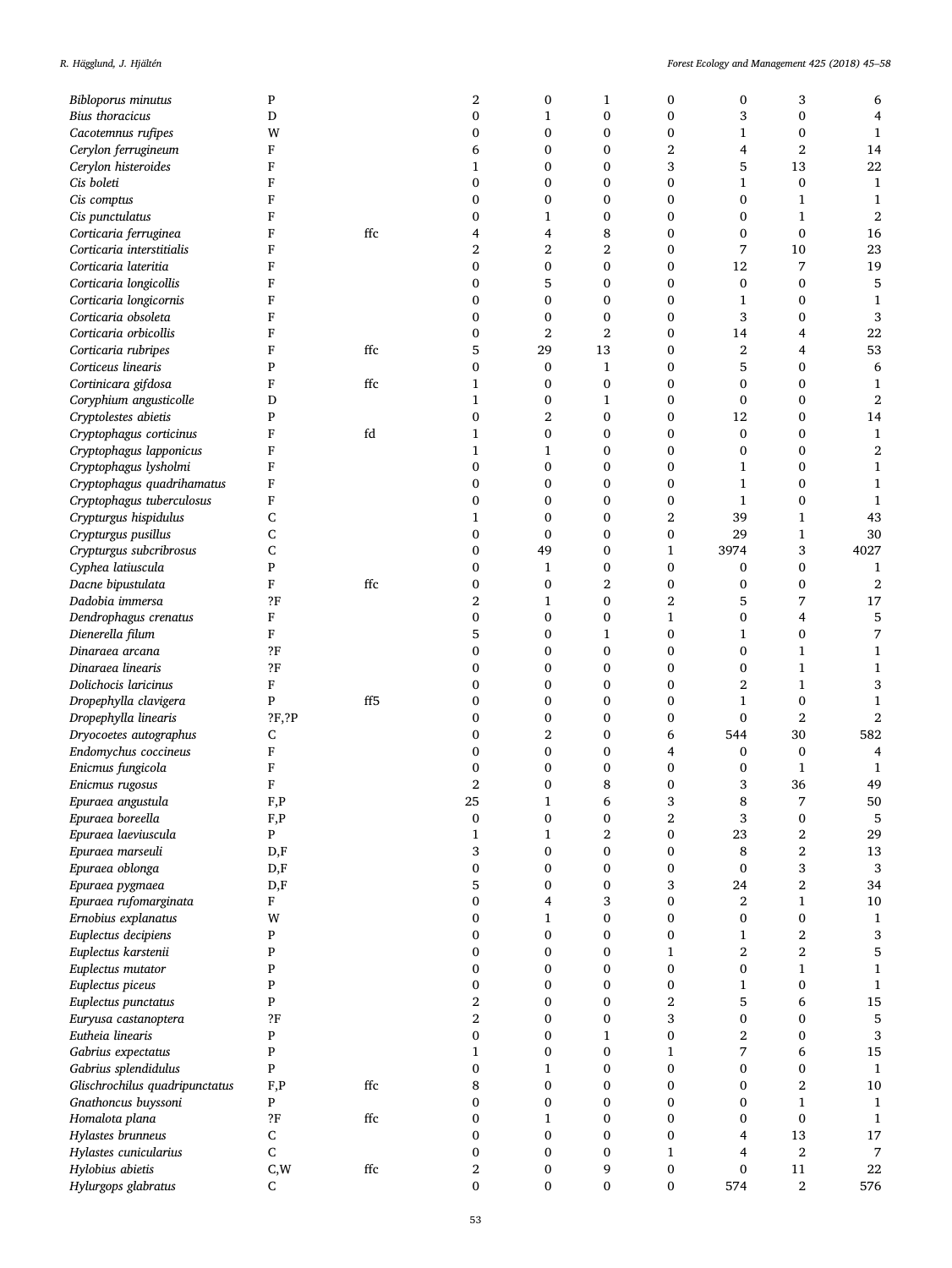| Hylurgops palliatus           | C         |     | 0                | 121              | 54               | $\boldsymbol{0}$ | 1142             | 78               | 1395             |
|-------------------------------|-----------|-----|------------------|------------------|------------------|------------------|------------------|------------------|------------------|
| Ips duplicatus                | C         |     | $\boldsymbol{0}$ | $\boldsymbol{0}$ | 0                | $\bf{0}$         | 5                | 3                | 8                |
|                               |           |     |                  |                  |                  |                  | 27               |                  |                  |
| Ips typographus               | C         |     | $\boldsymbol{0}$ | $\mathbf{1}$     | 0                | $\bf{0}$         |                  | 3                | 31               |
| Ischnoglossa elegantula       | ?F        |     | $\boldsymbol{0}$ | $\mathbf{0}$     | $\mathbf{0}$     | $\mathbf{0}$     | 5                | $\overline{2}$   | 7                |
| Ischnoglossa prolixa          | D, P      |     | $\boldsymbol{0}$ | $\boldsymbol{0}$ | 0                | 1                | $\overline{2}$   | $\boldsymbol{2}$ | 5                |
| Latridius gemellatus          | F         |     | $\boldsymbol{0}$ | $\mathbf 0$      | 0                | 0                | 2                | $\mathbf{0}$     | $\boldsymbol{2}$ |
| Latridius hirtus              | F         |     | $\mathbf{0}$     | $\boldsymbol{0}$ | $\mathbf{1}$     | $\mathbf{0}$     | 3                | 6                | 10               |
| Leptophloeus alternans        | P         |     | $\mathbf{0}$     | $\mathbf 0$      | 0                | $\mathbf{0}$     | 1                | $\mathbf{0}$     | $\mathbf{1}$     |
| Leptusa norvegica             | 2F        |     | 0                | $\boldsymbol{0}$ | 0                | $\bf{0}$         | 3                | $\overline{2}$   | 5                |
| Liogluta microptera           | ?F        |     | 0                | $\mathbf 0$      | 0                | 0                | $\mathbf{0}$     | $\boldsymbol{2}$ | $\,2$            |
| Liotrichus affinis            | ?         |     | $\boldsymbol{0}$ | 0                | 0                | $\mathbf{0}$     | $\mathbf 0$      | $\mathbf{1}$     | $\mathbf{1}$     |
| Litargus connexus             | F         | ffc | 8                | 6                | 5                | 0                | $\mathbf 0$      | $\mathbf{0}$     | 19               |
| Lordithon speciosus           | P         |     | $\boldsymbol{0}$ | $\boldsymbol{0}$ | 0                | $\bf{0}$         | $\bf{0}$         | 1                | $\mathbf{1}$     |
| Magdalis violacea             | C         |     | $\boldsymbol{0}$ | 0                | 0                | $\bf{0}$         | 1                | $\boldsymbol{0}$ | $\mathbf{1}$     |
| Malthodes brevicollis         |           |     | $\boldsymbol{0}$ | $\boldsymbol{0}$ | 0                | $\mathbf{0}$     | $\overline{2}$   | $\boldsymbol{0}$ | $\boldsymbol{2}$ |
|                               | H, P      |     |                  |                  |                  |                  |                  |                  |                  |
| Malthodes fuscus              | P         |     | $\bf{0}$         | $\boldsymbol{0}$ | $\overline{2}$   | $\mathbf{0}$     | 1                | $\mathbf{0}$     | 3                |
| Malthodes guttifer            | P         |     | 0                | $\boldsymbol{0}$ | $\bf{0}$         | 1                | 13               | 9                | 23               |
| Melanotus castanipes          | P,W       |     | 0                | $\mathbf{1}$     | $\overline{2}$   | $\bf{0}$         | 1                | $\boldsymbol{2}$ | 6                |
| Micrambe abietis              | F         |     | $\mathbf{0}$     | $\boldsymbol{0}$ | 0                | $\mathbf{0}$     | $\mathbf 0$      | $\mathbf{1}$     | $\mathbf{1}$     |
| Microscydmus minimus          | P         |     | $\bf{0}$         | $\mathbf 0$      | $\mathbf{0}$     | $\mathbf{0}$     | 1                | $\mathbf{0}$     | $\mathbf{1}$     |
| Monochamus sutor              | C,W       | ffc | 0                | $\boldsymbol{0}$ | 0                | $\bf{0}$         | 6                | $\boldsymbol{0}$ | 6                |
| Neuraphes coronatus           | P         |     | 0                | 0                | 0                | $\mathbf{1}$     | $\mathbf{0}$     | $\mathbf{0}$     | $\mathbf{1}$     |
| Nudobius lentus               | P         |     | 6                | 2                | 6                | $\bf{0}$         | 14               | 12               | 40               |
| Omalium rivulare              | ?P        |     | $\mathbf{0}$     | $\boldsymbol{0}$ | 0                | 0                | 1                | $\boldsymbol{0}$ | 1                |
| Orthocis alni                 | F         |     | 0                | $\boldsymbol{0}$ | $\mathbf{1}$     | $\bf{0}$         | $\bf{0}$         | $\boldsymbol{0}$ | $\mathbf{1}$     |
| Orthoperus atomus             | F         |     | $\mathbf{0}$     | $\bf{0}$         | 0                | 0                | 1                | $\boldsymbol{0}$ | $\mathbf{1}$     |
|                               |           |     |                  |                  |                  |                  |                  |                  |                  |
| Orthoperus rogeri             | F         |     | 0                | $\mathbf{0}$     | 0                | 0                | 1                | $\boldsymbol{0}$ | $\mathbf{1}$     |
| Orthotomicus suturalis        | C         | ffc | 0                | 10               | 8                | 0                | 6                | 1                | 25               |
| Oxypoda soror                 | ?F        |     | 0                | $\boldsymbol{0}$ | $\mathbf{1}$     | $\bf{0}$         | $\bf{0}$         | $\mathbf{0}$     | $\mathbf{1}$     |
| Pediacus fuscus               | F         | ffr | 0                | $\boldsymbol{0}$ | 0                | 0                | 1                | $\boldsymbol{0}$ | $\mathbf{1}$     |
| Pentanota meuseli             | ?P        |     | $\mathbf{0}$     | $\boldsymbol{0}$ | 0                | $\mathbf 0$      | $\mathbf{0}$     | 1                | 1                |
| Philonthus addendus           | ?P        |     | $\mathbf{0}$     | $\boldsymbol{0}$ | 0                | $\bf{0}$         | $\mathbf{0}$     | $\mathbf{1}$     | 1                |
| Philonthus marginatus         | ?P        |     | 0                | 0                | 0                | 0                | $\mathbf{1}$     | $\mathbf{0}$     | $\mathbf{1}$     |
| Phloeonomus pusillus          | P         | ffc | 4                | 4                | 15               | 4                | 57               | 75               | 159              |
| Phloeonomus sjobergi          | P?        | ffc | $\mathbf{0}$     | 1                | $\mathbf{1}$     | 9                | 40               | $\overline{2}$   | 53               |
| Phloeopora testacea           | ?P        |     | $\boldsymbol{0}$ | $\mathbf{1}$     | $\boldsymbol{0}$ | 0                | $\mathbf{0}$     | $\boldsymbol{0}$ | $\mathbf{1}$     |
| Phloeostiba lapponica         | P         | ffc | 19               | 6                | 14               | 0                | 16               | 17               | 72               |
| Phloeotribus spinulosus       | C         |     | $\boldsymbol{0}$ | $\boldsymbol{0}$ | 0                | 0                | 1                | $\boldsymbol{0}$ | $\mathbf{1}$     |
|                               |           |     |                  |                  |                  | $\mathbf{0}$     |                  |                  | $\overline{2}$   |
| Pissodes gyllenhalii          | C         |     | $\boldsymbol{0}$ | 1                | $\mathbf{1}$     |                  | $\mathbf 0$      | $\mathbf{0}$     |                  |
| Pissodes harcyniae            | C         |     | 0                | $\boldsymbol{0}$ | 0                | 0                | 25               | 19               | 44               |
| Pissodes pini                 | C         |     | 0                | $\boldsymbol{0}$ | $\mathbf{1}$     | 0                | 6                | 33               | 40               |
| Pissodes piniphilus           | C         |     | $\mathbf{0}$     | 1                | $\mathbf{1}$     | 0                | $\bf{0}$         | $\mathbf{0}$     | $\boldsymbol{2}$ |
| Pityogenes chalcographus      |           |     | $\Omega$         | 5                | $\mathfrak{D}$   | $\Omega$         | 349              | $\overline{2}$   | 358              |
| Pityophagus ferrugineus       | P         |     | $\boldsymbol{0}$ | $\boldsymbol{0}$ | 0                | $\boldsymbol{0}$ | $\mathbf{1}$     | 3                | 4                |
| Placusa atrata                | 2P        | ffc | 6                | 2                | $\overline{2}$   | $\mathbf{1}$     | $\mathbf{1}$     | $\boldsymbol{0}$ | 12               |
| Placusa cribrata              | ?P        |     | $\mathbf{0}$     | 0                | 0                | $\bf{0}$         | 11               | $\boldsymbol{0}$ | $11\,$           |
| Placusa depressa              | ?P        |     | $\boldsymbol{0}$ | 4                | 0                | $\bf{0}$         | 5                | $\overline{2}$   | 11               |
| Placusa incompleta            | ?P        |     | $\boldsymbol{0}$ | 1                | 0                | 1                | 5                | $\mathbf{1}$     | 8                |
| Placusa tachyporoides         | ?P        |     | $\boldsymbol{0}$ | $\bf{0}$         | 0                | $\bf{0}$         | 6                | $\boldsymbol{0}$ | 6                |
| Platysoma angustatum          | P         |     | $\boldsymbol{0}$ | $\bf{0}$         | 0                | $\bf{0}$         | 1                | $\boldsymbol{0}$ | 1                |
|                               |           |     |                  | $\mathbf{0}$     |                  |                  | $\mathbf{0}$     | $\mathbf{0}$     |                  |
| Platystomos albinus           | W         | ffc | $\boldsymbol{0}$ |                  | $\mathbf{1}$     | 1                |                  |                  | 2                |
| Plegaderus vulneratus         | P         |     | $\boldsymbol{0}$ | 3                | 4                | $\bf{0}$         | 76               | 88               | 171              |
| Podistra schoenherri          | ${\bf P}$ |     | $\mathbf{0}$     | 2                | 7                | $\bf{0}$         | 1                | 4                | 14               |
| Pogonocherus decoratus        | C,W       |     | $\boldsymbol{0}$ | $\mathbf 0$      | $\mathbf{1}$     | $\mathbf{0}$     | $\mathbf 0$      | 0                | 1                |
| Pogonocherus fasciculatus     | C,W       |     | $\boldsymbol{0}$ | $\mathbf{0}$     | 0                | $\bf{0}$         | 4                | 0                | 4                |
| Polygraphus sp.               | C         |     | 0                | 1172             | 3                | $\bf{0}$         | 365              | $\mathbf 0$      | 1540             |
| Pterostichus oblongopunctatus | P         |     | 0                | 0                | 0                | $\bf{0}$         | 1                | 1                | 2                |
| Pteryx suturalis              | F         |     | $\boldsymbol{0}$ | 0                | 0                | 1                | 4                | 7                | 12               |
| Ptinella johnsoni             | F         |     | 0                | $\mathbf{0}$     | $\mathbf{0}$     | $\mathbf{0}$     | 1                | $\boldsymbol{0}$ | 1                |
| Pytho depressus               | C         |     | 0                | 0                | 0                | $\mathbf{0}$     | $\mathbf{1}$     | $\mathbf 0$      | 1                |
| Quedius plagiatus             | P         |     | $\mathbf{1}$     | 0                | $\mathbf{0}$     | 4                | 19               | 13               | 37               |
| Quedius tenellus              | ?P        |     | $\mathbf{0}$     | 0                | $\mathbf{0}$     | 1                | 4                | 1                | 6                |
|                               | ?P        |     | $\mathbf{0}$     | $\bf{0}$         | 0                | $\bf{0}$         | 2                | $\mathbf{0}$     | 2                |
| Quedius xanthopus             |           |     |                  |                  |                  |                  |                  |                  |                  |
| Rabocerus foveolatus          | ${\bf P}$ |     | 1                | $\bf{0}$         | 0                | $\bf{0}$         | 0                | $\boldsymbol{0}$ | $\mathbf{1}$     |
| Rabocerus gabrieli            | P         |     | $\mathbf{1}$     | $\bf{0}$         | $\bf{0}$         | $\bf{0}$         | $\boldsymbol{0}$ | $\boldsymbol{0}$ | 1                |
| Rhizophagus dispar            | P         |     | $\boldsymbol{0}$ | $\bf{0}$         | $\mathbf{1}$     | 12               | 36               | 14               | 63               |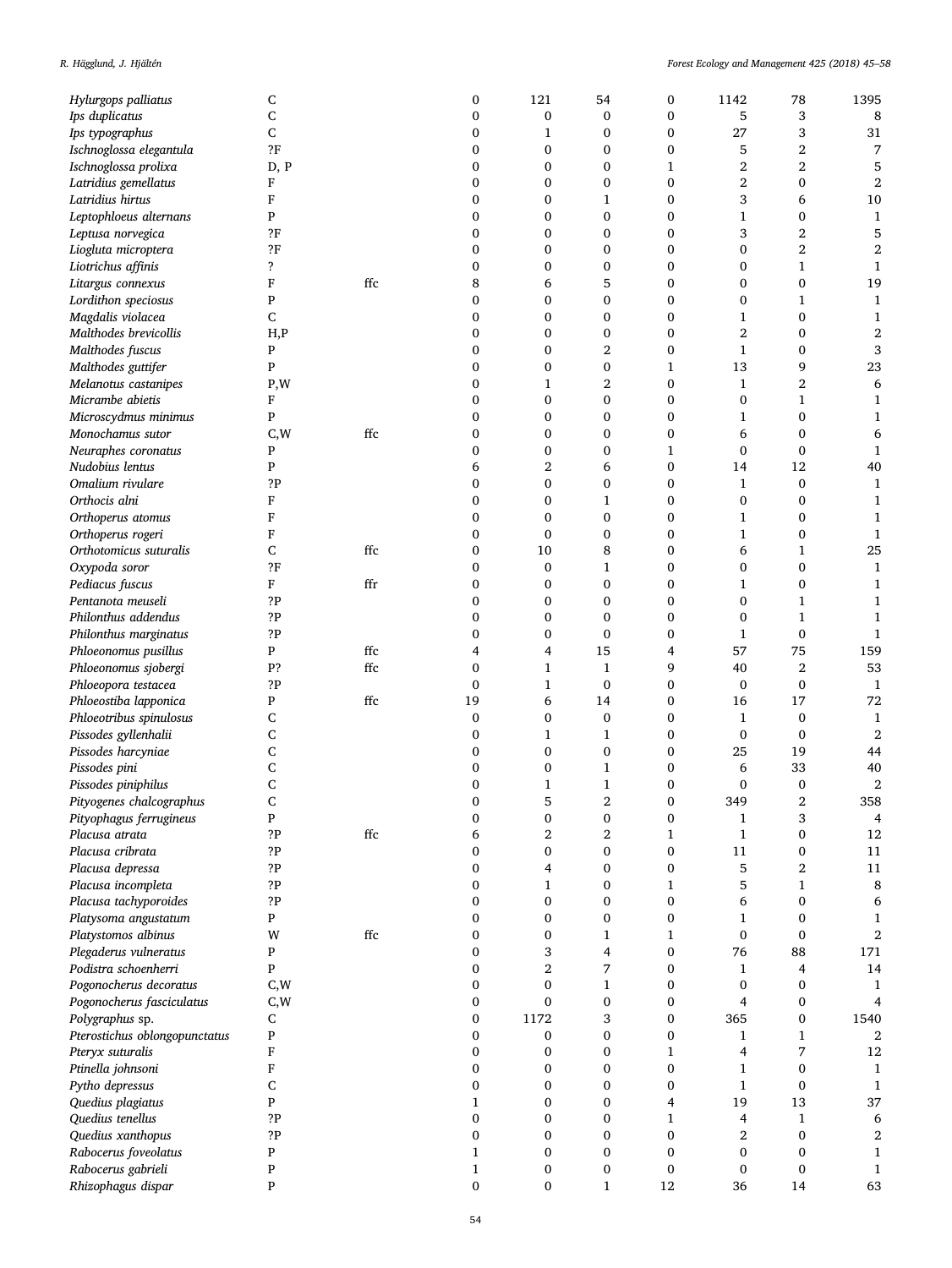| Rhizophagus fenestralis                                                                                                                       |      |                 | 17  |      | 0              | 25  |      | 0              | 43     |
|-----------------------------------------------------------------------------------------------------------------------------------------------|------|-----------------|-----|------|----------------|-----|------|----------------|--------|
| Rhizophagus nitidulus                                                                                                                         |      |                 | 0   |      | 0              |     | 6    | 15             | 22     |
| Rhyncolus ater                                                                                                                                | w    |                 | 0   |      | $\Omega$       | 0   | 18   | 9              | 27     |
| Salpingus ruficollis                                                                                                                          |      |                 |     |      | 0              | 3   | 0    |                | 6      |
| Scaphisoma agaricinum                                                                                                                         | ?F   |                 |     |      | 3              | 0   |      |                |        |
| Scydmoraphes helvolus                                                                                                                         |      |                 |     |      | 0              | o   |      |                |        |
| Sepedophilus immaculatus                                                                                                                      |      |                 |     |      | 0              |     |      | 0              |        |
| Sepedophilus littoreus                                                                                                                        |      |                 | O   |      | 0              |     |      | 14             | 22     |
| Sepedophilus testaceus                                                                                                                        |      |                 |     |      | 0              |     |      |                |        |
| Sericoda quadripunctata                                                                                                                       |      | fd              |     |      | 0              | O   |      | O              |        |
| Silvanoprus fagi                                                                                                                              | ?P   |                 |     |      | 0              | 0   |      |                |        |
| Sphaeriestes stockmanni                                                                                                                       |      | fd              |     | 38   | 21             | 0   |      | 0              | 62     |
| Stenichnus bicolor                                                                                                                            |      |                 |     |      |                | 0   |      | $\overline{2}$ | 8      |
| Stenotrachelus aeneus                                                                                                                         | C,W  | fd              | 0   |      |                | 0   |      | 0              |        |
| Stephanopachys substriatus                                                                                                                    |      | fd              | O   |      | 0              | n   |      | 2              |        |
| Synchita humeralis                                                                                                                            | D, F |                 |     |      | $\Omega$       | 0   |      | O              |        |
| Tetratoma ancora                                                                                                                              |      |                 | U   |      | 0              | n   |      |                |        |
| Tetropium castaneum                                                                                                                           |      |                 | 0   |      | $\overline{2}$ | 0   | 21   |                | 29     |
| Tetropium fuscum                                                                                                                              |      |                 |     |      | 0              | O   |      | O              | 2      |
| Thanasimus femoralis                                                                                                                          |      |                 |     |      | $\Omega$       | 0   |      | O              |        |
| Thanasimus formicarius                                                                                                                        |      |                 |     |      | 3              | o   |      | 3              | 13     |
| Tomicus piniperda                                                                                                                             |      |                 |     |      | 19             |     |      | 201            | 220    |
| Trypodendron domesticum                                                                                                                       |      |                 |     |      | $\Omega$       | o   |      | 0              |        |
| Trypodendron laeve                                                                                                                            |      |                 |     |      | $\mathbf{0}$   | 0   | 156  |                | 160    |
| Trypodendron lineatum                                                                                                                         |      |                 | 150 |      | 100            | 0   | 1329 |                | 1580   |
| Wanachia triguttata                                                                                                                           |      | ff <sub>5</sub> | 0   |      | 27             | 0   |      | 13             | 44     |
| Xylita laevigata                                                                                                                              |      |                 |     |      | 5              | O   | 0    | 3              | q      |
| Xylostiba monilicornis                                                                                                                        |      |                 | 0   |      | 4              | 0   |      |                |        |
| Total number of collected beetles                                                                                                             |      |                 | 310 | 1501 | 400            | 117 | 9224 | 946            | 12,498 |
| Nutritional preference: $C =$ Cambium consumers, $D =$ Detrivores, $F =$ Fungivores, $H =$ Herbivores, $P =$ Predators, $W =$ Wood borers and |      |                 |     |      |                |     |      |                |        |

? = uncertain classification. Fire class: ffc = fire favored common, ffr = fire favored rare, fd = fire dependent, ff5 = attracted to burned forests 5 years after fire

Appendix B. . Output from SIMPER analysis of the differences in species composition between tree species and substrate types in the burned and gap cut forest stands that were included in the study. Listed taxa are the five species that contribute the most to the differences between sample groups. Collectively the five species per analysis group explain between 20 and 40% of the dissimilarity between sample groups.

#### Burned stands

#### Dissimilarity between tree species

|                         | Average abundance |          |                                 |              |
|-------------------------|-------------------|----------|---------------------------------|--------------|
| <b>Species</b>          | Birch             | Pine     | % contribution to dissimilarity | Cumulative % |
| Hylurgops palliatus     | $\Omega$          | 1,07     | 6,07                            | 6,07         |
| Trypodendron lineatum   | 0,94              | 0,72     | 5,92                            | 11,99        |
| Epuraea angustula       | 0,77              | 0,56     | 4,06                            | 16,05        |
| Phloeonomus pusillus    | 0,5               | 0,82     | 3,91                            | 19,96        |
| Sphaeriestes stockmanni | 0,17              | 0,71     | 3,79                            | 23,74        |
|                         | Birch             | Spruce   |                                 |              |
| Polygraphus sp.         | $\mathbf{0}$      | 1,51     | 8,84                            | 8,84         |
| Corticaria rubripes     | 0,36              | 1,36     | 7,04                            | 15,89        |
| Hylurgops palliatus     | $\Omega$          | 1,16     | 6,79                            | 22,67        |
| Trypodendron lineatum   | 0,94              | $\bf{0}$ | 4,86                            | 27,53        |
| Sphaeriestes stockmanni | 0,17              | 0,68     | 4,84                            | 32,38        |
|                         | Pine              | Spruce   |                                 |              |
| Polygraphus sp.         | 0,17              | 1,51     | 7,75                            | 7,75         |
| Hylurgops palliatus     | 1,07              | 1,16     | 5,93                            | 13,68        |
| Sphaeriestes stockmanni | 0,71              | 0,68     | 5,16                            | 18,83        |
| Corticaria rubripes     | 0,53              | 1,36     | 4,95                            | 23,78        |
| Phloeostiba lapponica   | 1,16              | 0,44     | 4,31                            | 28,09        |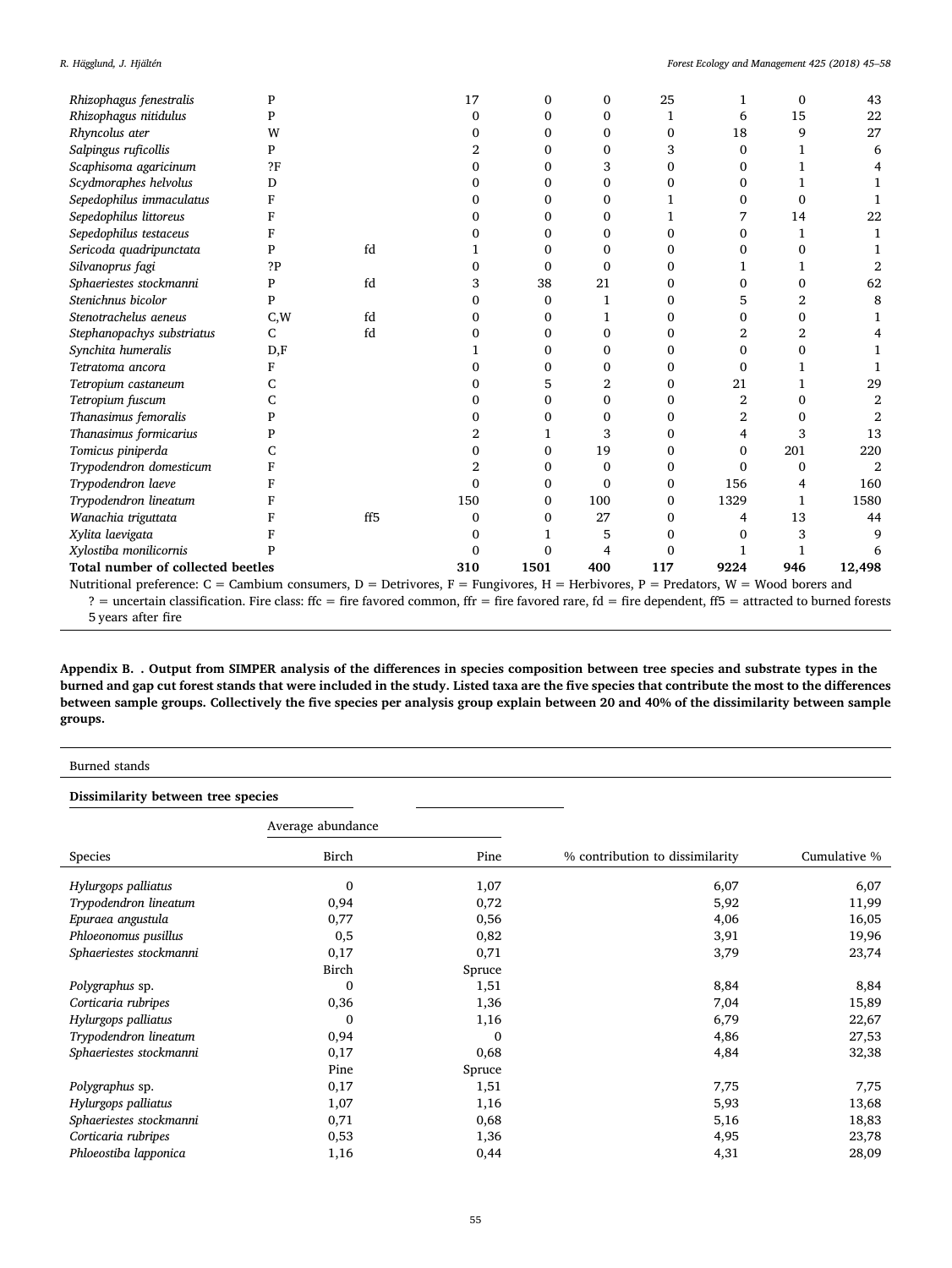## Gap cut stands

## Dissimilarity between substrate types within tree species

| Spruce                   |                 | Average abundance |                                 |              |
|--------------------------|-----------------|-------------------|---------------------------------|--------------|
| Species                  | High stumps     | Cut at the base   | % contribution to dissimilarity | Cumulative % |
| Crypturgus subcribrosus  | 2,66            | 0,3               | 11,17                           | 11,17        |
| Pityogenes chalcographus | $_{0,2}$        | 1,54              | 6,4                             | 17,57        |
| Dryocoetes autographus   | 0,49            | 1,61              | 5,51                            | 23,08        |
| Plegaderus vulneratus    | 1,32            | 0,2               | 5,26                            | 28,34        |
| Hylurgops palliatus      | 1,95            | 1,23              | 4,88                            | 33,22        |
|                          | High stumps     | Girdled           |                                 |              |
| Crypturgus subcribrosus  | 2,66            | 2,3               | 6,87                            | 6,87         |
| Hylurgops palliatus      | 1,95            | 0,86              | 6,87                            | 13,74        |
| Plegaderus vulneratus    | 1,32            | 0,55              | 5,95                            | 19,69        |
| Polygraphus sp.          | 0,76            | 0,9               | 4,71                            | 24,4         |
| Pityogenes chalcographus | $_{0,2}$        | 0,68              | 4,24                            | 28,63        |
|                          | High stumps     | Tipped over       |                                 |              |
| Crypturgus subcribrosus  | 2,66            | 0,11              | 11,49                           | 11,49        |
| Hylurgops glabratus      | $\bf{0}$        | 1,53              | 5,83                            | 17,32        |
| Hylurgops palliatus      | 1,95            | 1,18              | 5,73                            | 23,05        |
| Plegaderus vulneratus    | 1,32            | 0,11              | 5,47                            | 28,52        |
| Dryocoetes autographus   | 0,49            | 1,68              | 5,43                            | 33,95        |
|                          | Cut at the base | Girdled           |                                 |              |
| Crypturgus subcribrosus  | 0,3             | 2,3               | 9,62                            | 9,62         |
|                          |                 |                   |                                 |              |
| Dryocoetes autographus   | 1,61            | 0,4               | 6,09                            | 15,72        |
| Pityogenes chalcographus | 1,54            | 0,68              | 5,9                             | 21,62        |
| Polygraphus sp.          | 0,72            | 0,9               | 4,49                            | 26,11        |
| Crypturgus hispidulus    | 0,78            | $\mathbf{0}$      | 3,98                            | 30,09        |
|                          | Cut at the base | Tipped over       |                                 |              |
| Hylurgops glabratus      | 0,76            | 1,53              | 6,68                            | 6,68         |
| Polygraphus sp.          | 0,72            | 0,84              | 5,54                            | 12,22        |
| Hylurgops palliatus      | 1,23            | 1,18              | 5,37                            | 17,59        |
| Pityogenes chalcographus | 1,54            | 1,31              | 4,59                            | 22,18        |
| Dryocoetes autographus   | 1,61            | 1,68              | 3,84                            | 26,02        |
|                          | Girdled         | Tipped over       |                                 |              |
| Crypturgus subcribrosus  | 2,3             | 0,11              | 10,1                            | 10,1         |
| Dryocoetes autographus   | 0,4             | 1,68              | 6,33                            | 16,43        |
| Hylurgops glabratus      | 0,1             | 1,53              | 6,27                            | 22,7         |
| Polygraphus sp.          | 0,9             | 0,84              | 5,28                            | 27,98        |
| Pityogenes chalcographus | 0,68            | 1,31              | 4,63                            | 32,62        |
| Pine                     |                 |                   |                                 |              |
| Species                  | High stumps     | Cut at the base   | % contribution to dissimilarity | Cumulative % |
| Hylurgops palliatus      | 0,38            | 1,12              | 5,34                            | 5,34         |
| Enicmus rugosus          | 0,9             | 0,29              | 4,33                            | 9,66         |
| Phloeonomus pusillus     | 0,9             | 1,02              | 3,72                            | 13,38        |
| Dryocoetes autographus   | $\mathbf{0}$    | 0,73              | 3,53                            | 16,91        |
| Plegaderus vulneratus    | 0,83            | 0,46              | 3,41                            | 20,32        |
|                          | High stumps     | Girdled           |                                 |              |
| Enicmus rugosus          | 0,9             | 0,64              | 5,33                            | 5,33         |
| Phloeostiba lapponica    | 0,15            | 0,8               | 5,2                             | 10,53        |
| Hylastes brunneus        | 0               | 0,7               | 4,63                            | 15,16        |
| Plegaderus vulneratus    | 0,83            | 1,29              | 4,1                             | 19,27        |
| Phloeonomus pusillus     | 0,9             | 1,26              | 3,9                             | 23,17        |
|                          | High stumps     | Tipped over       |                                 |              |
| Enicmus rugosus          | 0,9             | $\bf{0}$          | 5,52                            | 5,52         |
| Hylurgops palliatus      | 0,38            | 0,89              | 4,99                            | 10,51        |
| Plegaderus vulneratus    | 0,83            | 0,36              | 4,46                            | 14,97        |
| Phloeonomus pusillus     | 0,9             | 0,72              | 4,23                            | 19,2         |
| Dadobia immersa          | $\mathbf{0}$    | 0,5               | 3,7                             | 22,89        |
|                          | Cut at the base | Girdled           |                                 |              |
|                          |                 |                   |                                 |              |
| Hylurgops palliatus      | 1,12            | 0,26              | 5,52                            | 5,52         |
| Plegaderus vulneratus    | 0,46            | 1,29              | 4,71                            | 10,22        |
| Phloeostiba lapponica    | 0,33            | 0,8               | 3,77                            | 13,99        |
| Dryocoetes autographus   | 0,73            | 0,2               | 3,57                            | 17,56        |
| Hylastes brunneus        | 0,43            | 0,7               | 3,38                            | 20,94        |
|                          | Cut at the base | Tipped over       |                                 |              |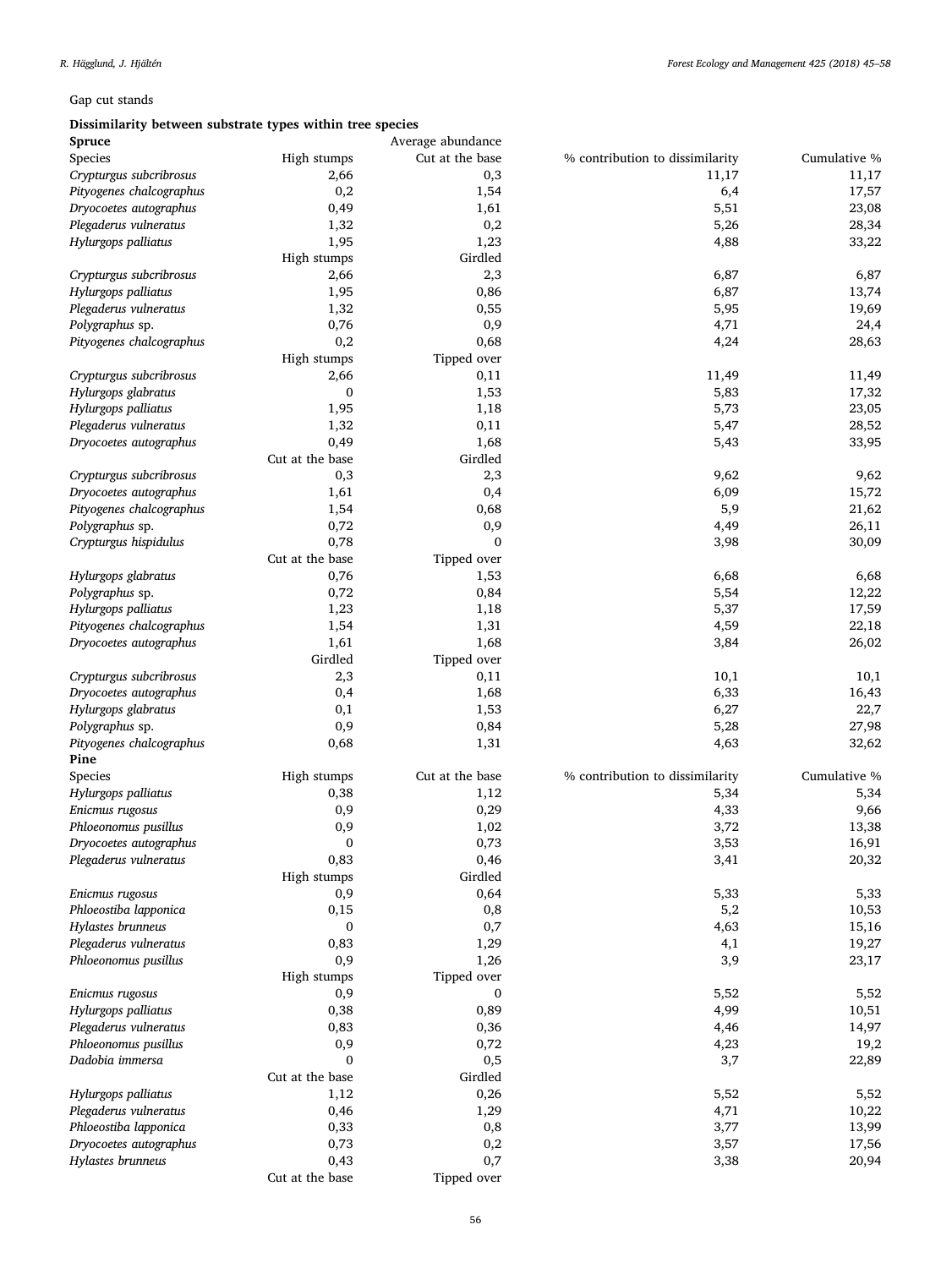| Phloeonomus pusillus                                      | 1,02             | 0,72              | 4,54                            | 4,54         |
|-----------------------------------------------------------|------------------|-------------------|---------------------------------|--------------|
| Hylurgops palliatus                                       | 1,12             | 0,89              | 4,37                            | 8,91         |
| Dryocoetes autographus                                    | 0,73             | 0,43              | 3,96                            | 12,87        |
| Pissodes pini                                             | 0,4              | 0,58              | 3,58                            | 16,45        |
| Rhizophagus dispar                                        | 0,47             | 0,53              | 3,44                            | 19,89        |
|                                                           | Girdled          | Tipped over       |                                 |              |
| Plegaderus vulneratus                                     | 1,29             | 0,36              | 6,69                            | 6,69         |
| Phloeonomus pusillus                                      | 1,26             | 0,72              | 5,43                            | 12,12        |
| Phloeostiba lapponica                                     | 0,8              | 0,17              | 4,77                            | 16,89        |
| Hylurgops palliatus                                       | 0,26             | 0,89              | 4,72                            | 21,61        |
| Hylastes brunneus                                         | 0,7              | 0,17              | 4,18                            | 25,79        |
| Dissimilarity between tree species within substrate types |                  |                   |                                 |              |
| <b>High stumps</b>                                        |                  | Average abundance |                                 |              |
| Species                                                   | Spruce           | Pine              | % contribution to dissimilarity | Cumulative % |
| Crypturgus subcribrosus                                   | 2,66             | 0,13              | 14,06                           | 14,06        |
| Hylurgops palliatus                                       | 1,95             | 0,38              | 8,65                            | 22,71        |
| Enicmus rugosus                                           | 0,2              | 0,9               | 4,33                            | 27,04        |
| Polygraphus sp.                                           | 0,76             | $\bf{0}$          | 3,69                            | 30,72        |
| Phloeonomus pusillus                                      | 0,71             | 0,9               | 3,32                            | 34,05        |
| Cut at the base                                           |                  |                   |                                 |              |
|                                                           |                  |                   |                                 |              |
| Species                                                   | Birch            | Spruce            |                                 |              |
| Pityogenes chalcographus                                  | $\mathbf{0}$     | 1,54              | 9,06                            | 9,06         |
| Dryocoetes autographus                                    | 0,39             | 1,61              | 7,75                            | 16,81        |
| Hylurgops palliatus                                       | 0                | 1,23              | 6,87                            | 23,68        |
| Crypturgus hispidulus                                     | $\boldsymbol{0}$ | 0,78              | 4,88                            | 28,56        |
| Rhizophagus dispar                                        | 0,3              | 0,57              | 4,19                            | 32,75        |
|                                                           | <b>Birch</b>     | Pine              |                                 |              |
| Hylurgops palliatus                                       | $\bf{0}$         | 1,12              | 7,32                            | 7,32         |
| Phloeonomus pusillus                                      | 0,5              | 1,02              | 5,37                            | 12,68        |
| Rhizophagus dispar                                        | 0,3              | 0,47              | 4,31                            | 16,99        |
| Dryocoetes autographus                                    | 0,39             | 0,73              | 4,25                            | 21,24        |
| Atomaria bella                                            | 0,17             | 0,57              | $\overline{4}$                  | 25,24        |
|                                                           | Spruce           | Pine              |                                 |              |
| Pityogenes chalcographus                                  | 1,54             | $\boldsymbol{0}$  | 7,18                            | 7,18         |
| Dryocoetes autographus                                    | 1,61             | 0,73              | 5,1                             | 12,29        |
| Crypturgus hispidulus                                     | 0,78             | 0,14              | 3,47                            | 15,76        |
| Phloeonomus pusillus                                      | 0,78             | 1,02              | 3,36                            | 19,12        |
| Hylurgops palliatus                                       | 1,23             | 1,12              | 3,32                            | 22,43        |
| Girdled                                                   |                  |                   |                                 |              |
| Species                                                   | Spruce           | Pine              |                                 |              |
| Crypturgus subcribrosus                                   | 2,3              | $\boldsymbol{0}$  | 11,73                           | 11,73        |
| Plegaderus vulneratus                                     | 0,55             | 1,29              | 5,37                            | 17,1         |
| Phloeonomus pusillus                                      | 0,48             | 1,26              | 5,09                            | 22,2         |
| Hylurgops palliatus                                       | 0,86             | 0,26              | 4,73                            | 26,93        |
| Polygraphus sp.                                           | 0,9              | $\bf{0}$          | 4,62                            | 31,54        |
| <b>Tipped over</b>                                        |                  |                   |                                 |              |
| Species                                                   | Spruce           | Pine              |                                 |              |
| Dryocoetes autographus                                    | 1,68             | 0,43              | 6,94                            | 6,94         |
| Hylurgops glabratus                                       | 1,53             | $\boldsymbol{0}$  | 6,61                            | 13,55        |
| Pityogenes chalcographus                                  |                  | 0,17              | 6,18                            | 19,73        |
|                                                           | 1,31<br>1,18     |                   |                                 |              |
| Hylurgops palliatus                                       |                  | 0,89              | 4,86                            | 24,59        |
| Phloeonomus sjobergi                                      | 0,91             | $\boldsymbol{0}$  | 4,3                             | 28,89        |

#### References

<span id="page-12-0"></span>[Ahti, T., Hämet-Ahti, L., Jalas, J., 1968. Vegetation zones and their sections in north](http://refhub.elsevier.com/S0378-1127(18)30300-1/h0005)[western Europe. Annales Botanici Fennici 5, 169](http://refhub.elsevier.com/S0378-1127(18)30300-1/h0005)–211.

[Alinvi, O., Ball, J.P., Danell, K., Hjältén, J., Pettersson, R.B., 2006. Sampling saproxylic](http://refhub.elsevier.com/S0378-1127(18)30300-1/h0010) [beetle assemblages in dead wood logs: comparing window and eclector traps to](http://refhub.elsevier.com/S0378-1127(18)30300-1/h0010) traditional bark sieving and a refi[nement. J. Insect Conserv. 11, 99](http://refhub.elsevier.com/S0378-1127(18)30300-1/h0010)–112.

<span id="page-12-5"></span>[Allen, A.P., Brown, J.H., Gillooly, J.F., 2002. Global biodiversity, biochemical kinetics,](http://refhub.elsevier.com/S0378-1127(18)30300-1/h0015) [and the energetic-equivalence rule. Science 297, 1545](http://refhub.elsevier.com/S0378-1127(18)30300-1/h0015)–1548.

<span id="page-12-4"></span>[Anderson, M.J., Gorley, R.N., Clarke, K.R., 2008. PERMANOVA+ for PRIMER: guide to](http://refhub.elsevier.com/S0378-1127(18)30300-1/h0020) [software and statistical methods. E Ltd, PRIMER](http://refhub.elsevier.com/S0378-1127(18)30300-1/h0020).

<span id="page-12-1"></span>Andersson, J., Hjältén, J., Dynesius, M., 2015. Wood-Inhabiting Beetles in Low Stumps, High Stumps and Logs on Boreal Clear-Cuts: Implications for Dead Wood

Management. Plos One 10.

[Angelstam, P., Kuuluvainen, T., 2004. Boreal forest disturbance regimes, successional](http://refhub.elsevier.com/S0378-1127(18)30300-1/h0030) [dynamics and lanscape structures - a European perspective. Ecological Bullet. 51,](http://refhub.elsevier.com/S0378-1127(18)30300-1/h0030) 117–[136](http://refhub.elsevier.com/S0378-1127(18)30300-1/h0030).

<span id="page-12-3"></span>

<span id="page-12-2"></span>Barton , K., 2016. MuMIn: Multi-Model Infrence. R package version 1.15.6. In. [Bates, D., Maechler, M., Bolker, B.M., Walker, S.C., 2015. Fitting Linear Mixed-E](http://refhub.elsevier.com/S0378-1127(18)30300-1/h0040)ffects [Models Using lme4. J. Stat. Softw. 67, 1](http://refhub.elsevier.com/S0378-1127(18)30300-1/h0040)–48.

[Bertheau, C., Salle, A., Roux-Morabito, G., Garcia, J., Certain, G., Lieutier, F., 2009.](http://refhub.elsevier.com/S0378-1127(18)30300-1/h0045) [Preference-performance relationship and in](http://refhub.elsevier.com/S0378-1127(18)30300-1/h0045)fluence of plant relatedness on host use by [Pityogenes chalcographus L. Agric. For. Entomol. 11, 389](http://refhub.elsevier.com/S0378-1127(18)30300-1/h0045)–396.

[Borkowski, A., Skrzecz, I., 2016. Ecological segregation of bark beetle \(Coleoptera,](http://refhub.elsevier.com/S0378-1127(18)30300-1/h0050) [Curculionidae, Scolytinae\) infested Scots pine. Ecol. Res. 31, 135](http://refhub.elsevier.com/S0378-1127(18)30300-1/h0050)–144.

[Boucher, J., Azeria, E.T., Ibarzabal, J., Hebert, C., 2012. Saproxylic beetles in disturbed](http://refhub.elsevier.com/S0378-1127(18)30300-1/h0055) [boreal forests: temporal dynamics, habitat associations, and community structure.](http://refhub.elsevier.com/S0378-1127(18)30300-1/h0055)